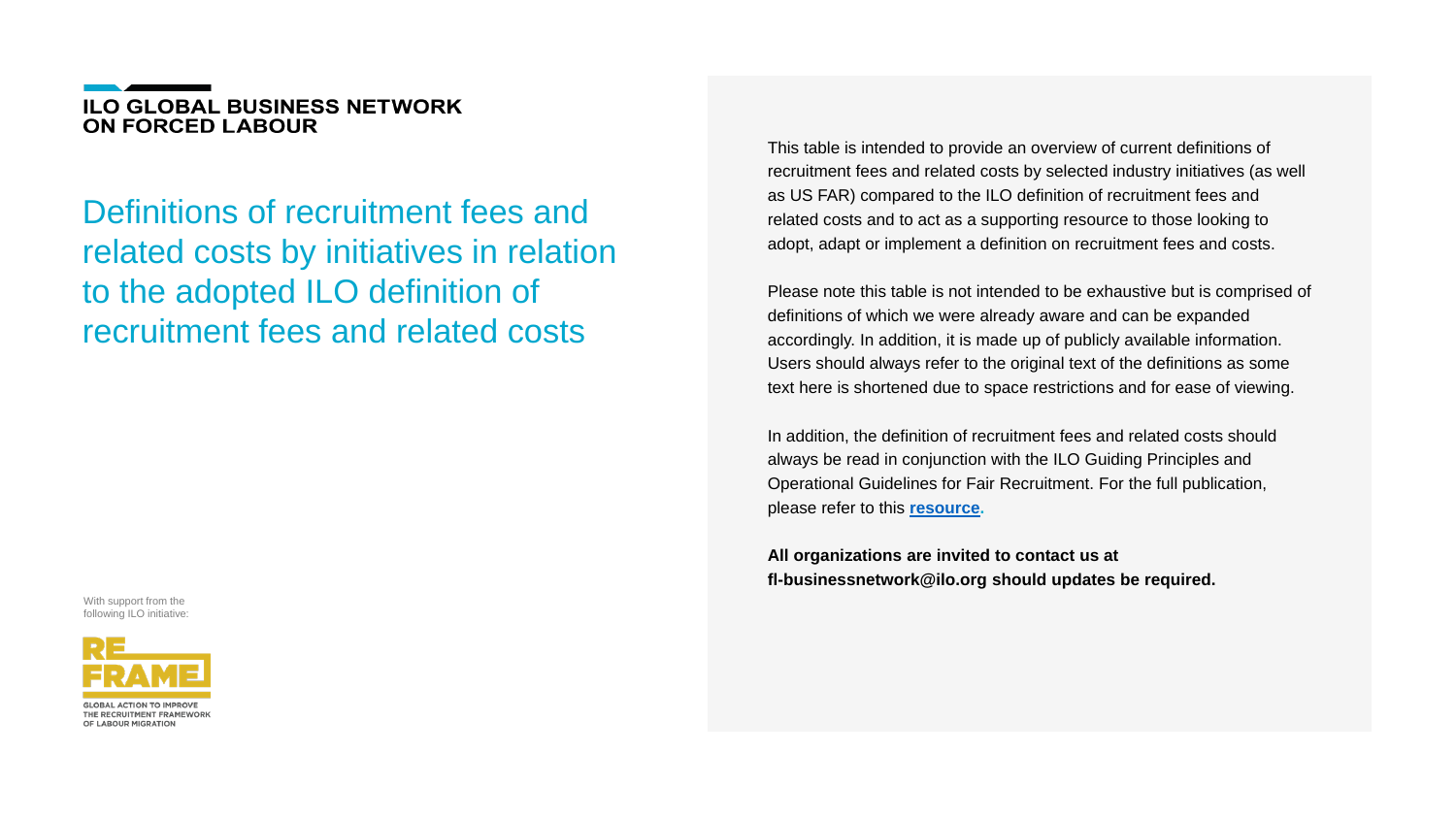# <span id="page-1-0"></span>**Overview**

Select an organization/initiative to see its full profile

|                                                                                                                  | Categorization                      | II. Scope of<br><b>Definition</b> |
|------------------------------------------------------------------------------------------------------------------|-------------------------------------|-----------------------------------|
| <b>Alliance to End Slavery</b><br>and Trafficking                                                                | <b>Multi-Stakeholder Initiative</b> |                                   |
| <b>AMFORI</b>                                                                                                    | <b>Multi-Stakeholder Initiative</b> |                                   |
| <b>Consumer Goods Forum</b><br>(Priority Industry Principles)                                                    | Industry coalition                  |                                   |
| <b>Institute for Human Rights and Business/</b><br><b>Leadership Group for Responsible</b><br><b>Recruitment</b> | <b>Multi-Stakeholder Initiative</b> |                                   |
| <b>IRIS/IOM</b>                                                                                                  | Industry standard                   |                                   |
| <b>Responsible Business</b><br><b>Alliance (RBA)</b>                                                             | Industry coalition                  |                                   |
| <b>Responsible Recruitment Toolkit (RRT) (also)</b><br>used by Association of Labour Providers)                  | Industry standard                   |                                   |
| <b>Roundtable On Sustainable Palm Oil</b>                                                                        | Industry standard                   |                                   |
| <b>US Federal Acquisition Regulation</b>                                                                         | Government                          |                                   |
| <b>Verité Fair Hiring Toolkit</b>                                                                                | <b>Non-Profit Organization</b>      |                                   |

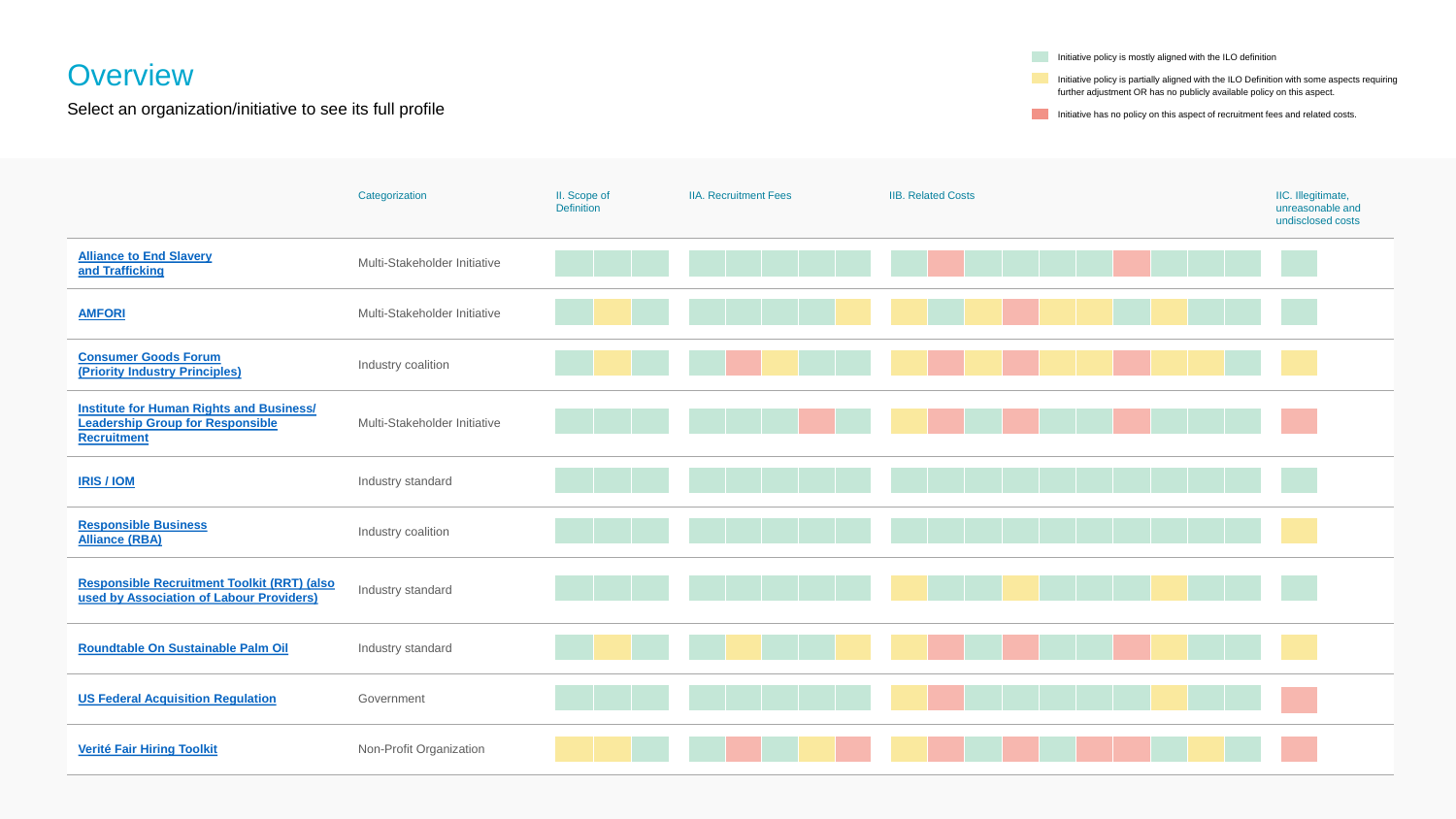## <span id="page-2-0"></span>**Organization**

# **Alliance to End Slavery and Trafficking**

Initiative policy is partially aligned with the ILO Definition with some aspects requiring further adjustment OR has no publicly available policy on this aspect.

Initiative has no policy on this aspect of recruitment fees and related costs.



| <b>II. Scope of Definition</b>                                                                                                                                                                                                                                                                                                                                                                                           |                                                                                                                                                                                                                                                                                                                     |                                                                                                                                                                                                                                                                                                                   | <b>IIA. Recruitment Fees</b>                                                                                                                                       |                                                                                                                                    |                                                                       |                                                                  |                                                                                                                                                                                                                                                                                                |
|--------------------------------------------------------------------------------------------------------------------------------------------------------------------------------------------------------------------------------------------------------------------------------------------------------------------------------------------------------------------------------------------------------------------------|---------------------------------------------------------------------------------------------------------------------------------------------------------------------------------------------------------------------------------------------------------------------------------------------------------------------|-------------------------------------------------------------------------------------------------------------------------------------------------------------------------------------------------------------------------------------------------------------------------------------------------------------------|--------------------------------------------------------------------------------------------------------------------------------------------------------------------|------------------------------------------------------------------------------------------------------------------------------------|-----------------------------------------------------------------------|------------------------------------------------------------------|------------------------------------------------------------------------------------------------------------------------------------------------------------------------------------------------------------------------------------------------------------------------------------------------|
| The terms 'recruitment<br>fees' or 'related costs'<br>refer to any fees or costs<br>incurred in the<br>recruitment process in<br>order for workers to<br>secure employment or<br>placement, regardless of<br>the manner, timing or<br>location of their<br>imposition or collection.                                                                                                                                     | <b>Recruitment fees or</b><br>related costs should not<br>be collected from<br>workers by an employer,<br>their subsidiaries, labour<br>recruiters or other third<br>parties providing related<br>services []                                                                                                       | Fees or related costs<br>should not be collected<br>directly or indirectly, such<br>as through deductions<br>from wages and benefits.                                                                                                                                                                             | Payments for recruitment<br>services offered by<br>labour recruiters,<br>whether public or private,<br>in matching offers of and<br>applications for<br>employment | Payments made in the<br>case of recruitment of<br>workers with a view to<br>employing them to<br>perform work for a<br>third party | Payments made in the<br>case of direct recruitment<br>by the employer | Payments required to<br>recover recruitment fees<br>from workers | These fees may be one-<br>time or recurring and<br>cover recruiting, referral<br>and placement services<br>which could include<br>advertising,<br>disseminating<br>information, arranging<br>interviews, submitting<br>documents for<br>government clearances,<br>confirming credentials<br>[] |
| <b>Recruitment fees</b><br>include any and all fees,<br>charges, costs,<br>assessments or other<br>financial obligations<br>associated with the<br>recruiting process<br>regardless of the<br>manner or timing of their<br>imposition or collection,<br>including fees, charges,<br>costs, assessments or<br>other financial<br>obligations assessed<br>against workers in<br>sending, receiving or<br>transit countries | Recruitment fees should<br>not be collected from an<br>employer or a third party<br>including but not limited<br>to agents, recruiters,<br>staffing firms (including<br>private employment and<br>placement firms),<br>subsidiaries/affiliates of<br>the employer and any<br>agent or employee of<br>such entities. | Any fee, charge, or cost<br>may be a recruitment<br>fee regardless of<br>whether it is deducted<br>from wages, paid back<br>in wage or benefit<br>concessions, paid back<br>as a kickback, bribe or<br>tribute, remitted in<br>connection with<br>recruitment, or collected<br>by an employer or a<br>third party | <b>STEP</b><br>Covered                                                                                                                                             | Covered                                                                                                                            | Covered                                                               | Covered                                                          | $\blacktriangledown$<br><b>Covered</b>                                                                                                                                                                                                                                                         |

**Initiative policy is mostly aligned with the ILO definition**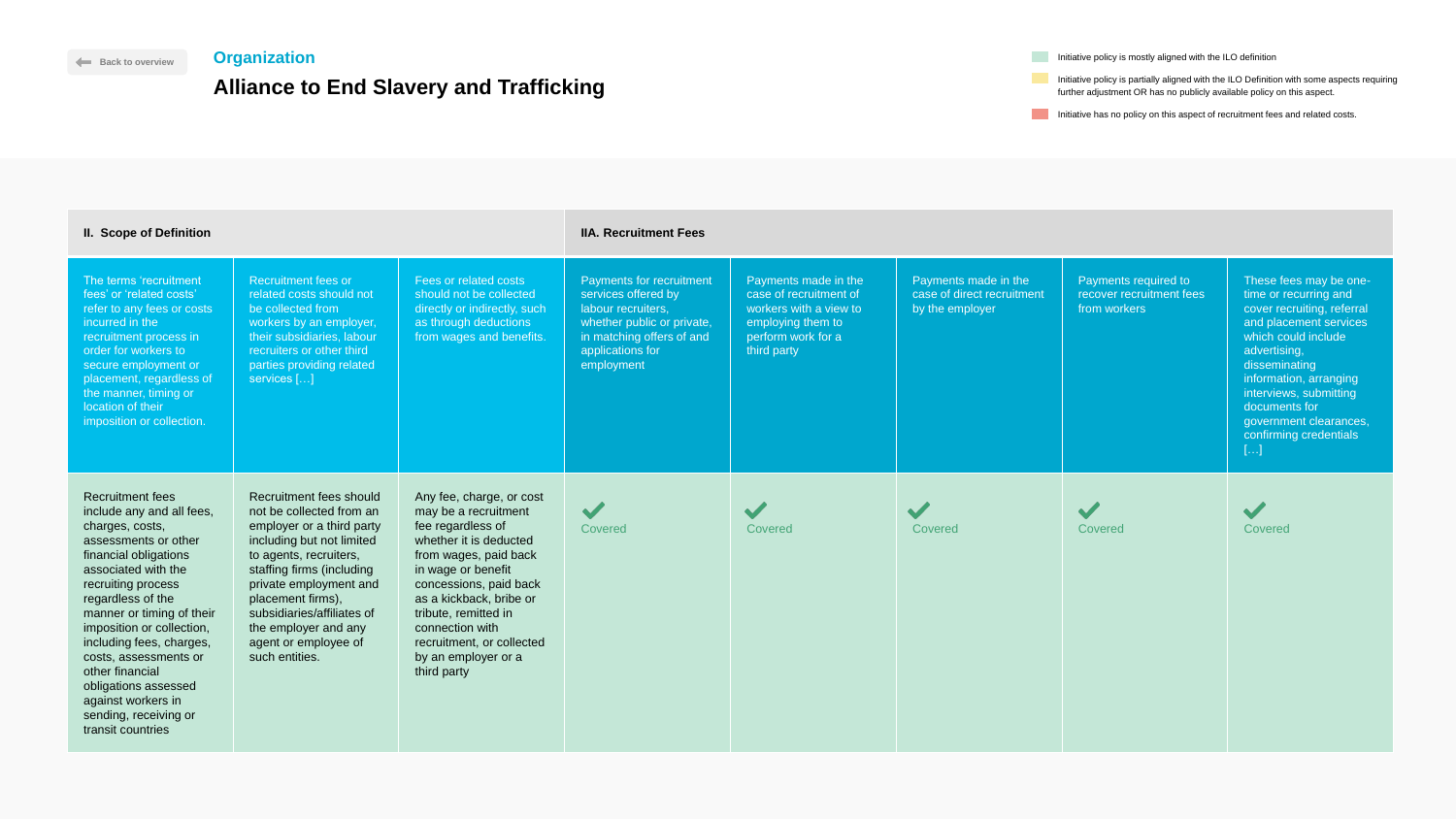Initiative has no policy on this aspect of recruitment fees and related costs.

 $\blacktriangledown$ 

**Initiative policy is mostly aligned with the ILO definition** 

### **IIB. Related Costs**

| <b>IIB. Related Costs</b>                                                                                                                                                                                                |                                                                                                                                                                                                                                                                  |                                                                          |                                                                                                                                            |                                                                                                                                                                                                                                            |                                                                                                                                                                                                               |
|--------------------------------------------------------------------------------------------------------------------------------------------------------------------------------------------------------------------------|------------------------------------------------------------------------------------------------------------------------------------------------------------------------------------------------------------------------------------------------------------------|--------------------------------------------------------------------------|--------------------------------------------------------------------------------------------------------------------------------------------|--------------------------------------------------------------------------------------------------------------------------------------------------------------------------------------------------------------------------------------------|---------------------------------------------------------------------------------------------------------------------------------------------------------------------------------------------------------------|
| Related costs are expenses integral<br>to recruitment and placement within<br>or across national borders taking<br>into account that the widest set of<br>related costs are incurred for<br>international recruitment [] | The competent authority has<br>flexibility to determine exceptions to<br>their applicability [] considered<br>subject to the condition that they<br>are in the interest of workers<br>concerned; limited to certain<br>categories of workers and specified<br>[] | Medical costs (including medical<br>examinations, tests or vaccinations) | Insurance costs (including costs to<br>insure the lives, health and safety of<br>workers, including enrolment in<br>migrant welfare funds) | Costs for skills and qualification<br>tests (including costs to verify<br>workers' language<br>proficiency and level of skills and<br>qualifications, as well as for<br>location-specific<br>credentialing, certification or<br>licensing) | Costs for training and orientation<br>(including expenses for required<br>trainings, including<br>on-site job orientation and pre-<br>departure or post-arrival orientation<br>of newly<br>recruited workers) |
| <b>Covered</b>                                                                                                                                                                                                           | $(\times)$<br>Not mentioned                                                                                                                                                                                                                                      | Covered                                                                  | Covered                                                                                                                                    | Covered                                                                                                                                                                                                                                    | Covered                                                                                                                                                                                                       |



**[Back to overview](#page-1-0)** 

### **Organization**

## **Alliance to End Slavery and Trafficking**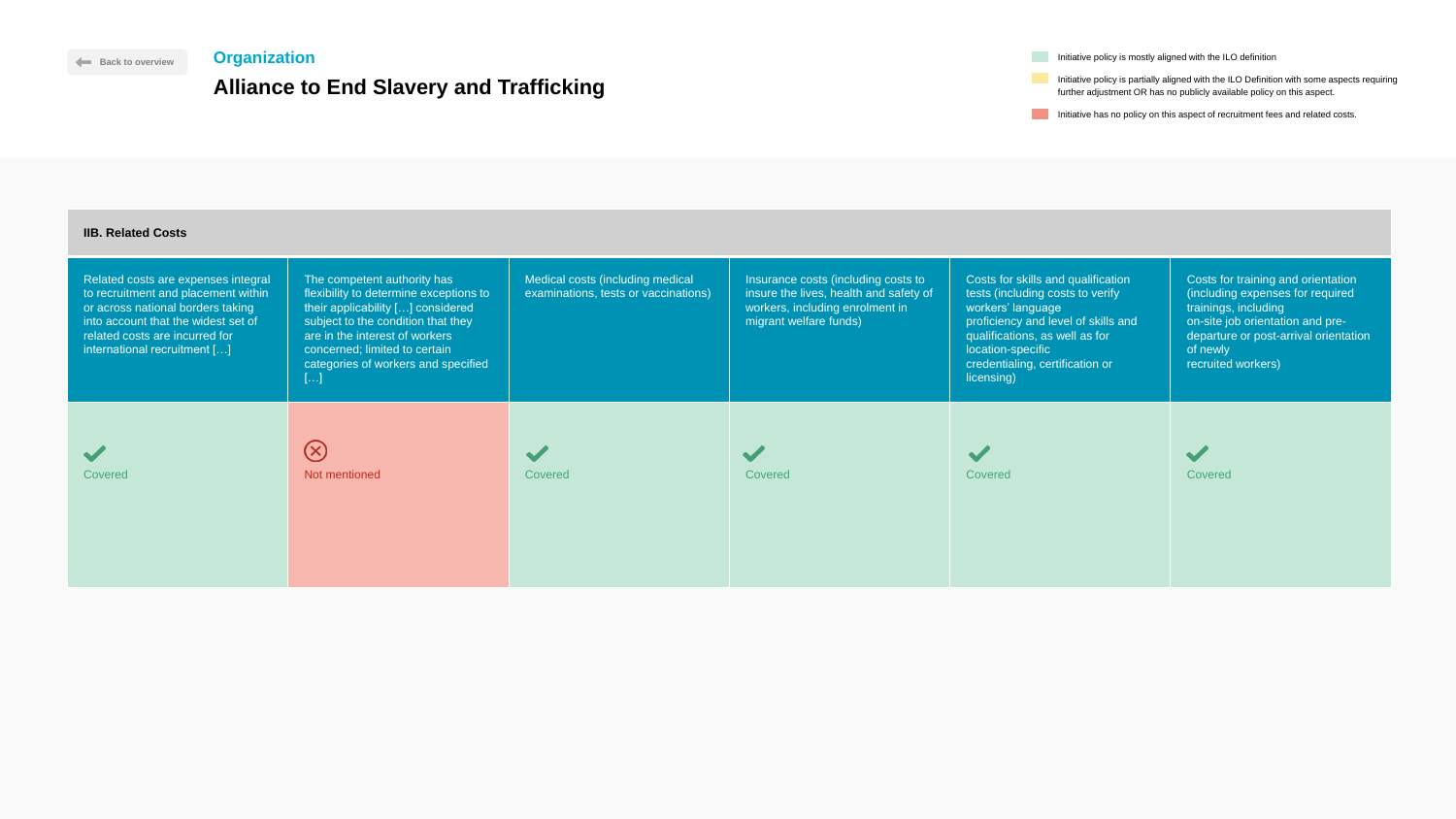Initiative policy is mostly aligned with the ILO definition

Initiative policy is partially aligned with the ILO Definition with some aspects requiring further adjustment OR has no publicly available policy on this aspect.

Initiative has no policy on this aspect of recruitment fees and related costs.

| <b>IIB. Related Costs</b>                                                                                                                               |                                                                                                                                                                                                                                                                              |                                                                                                                                                                                                                                                                                       |                                                                               | IIC. Illegitimate, unreasonable and<br>undisclosed costs                                                                                                                                                                                                                                        |
|---------------------------------------------------------------------------------------------------------------------------------------------------------|------------------------------------------------------------------------------------------------------------------------------------------------------------------------------------------------------------------------------------------------------------------------------|---------------------------------------------------------------------------------------------------------------------------------------------------------------------------------------------------------------------------------------------------------------------------------------|-------------------------------------------------------------------------------|-------------------------------------------------------------------------------------------------------------------------------------------------------------------------------------------------------------------------------------------------------------------------------------------------|
| Equipment costs (including costs for tools,<br>uniforms, safety gear, and other equipment<br>needed to perform assigned work safely and<br>effectively) | Travel and lodging costs (including<br>expenses incurred for travel, lodging and<br>subsistence within or across national<br>borders in the recruitment process, including<br>for training, interviews, consular<br>appointments, relocation, and return or<br>repatriation) | Administrative costs (including application<br>and service fees that are required for the<br>sole purpose of fulfilling the recruitment<br>process. These could include fees for<br>representation and services aimed at<br>preparing, obtaining or legalizing workers'<br>$[\ldots]$ | Other related costs as a condition of<br>recruitment could also be prohibited | Extra contractual, undisclosed, inflated or<br>illicit costs are never legitimate []<br><b>Examples include:</b><br>• bribes<br>• tributes<br>• extortion<br>· kick-back payments<br>• bonds<br>· illicit cost recovery fees<br>· collaterals required by any actor<br>in the recruitment chain |
| $\bigotimes$<br>Not mentioned                                                                                                                           | Covered                                                                                                                                                                                                                                                                      | Covered                                                                                                                                                                                                                                                                               | Contract breach fees; legal fees; security<br>deposits and bonds              | Bribes, tips or tributes, inclusion of collateral<br>requirements, such as land deeds                                                                                                                                                                                                           |



### Travel and lodging costs (including Equipment costs (including costs for tools, Administrative expenses incurred for travel, lodging and uniforms, safety gear, and other equipment and service for needed to perform assigned work safely and subsistence within or across national sole purpose effectively) borders in the recruitment process, including process. These for training, interviews, consular representation appointments, relocation, and return or preparing, ob repatriation) […]  $\circledR$  $\blacktriangledown$  $\blacktriangledown$ Not mentioned Covered Covered

**[Back to overview](#page-1-0)** 

### **Organization**

## **Alliance to End Slavery and Trafficking**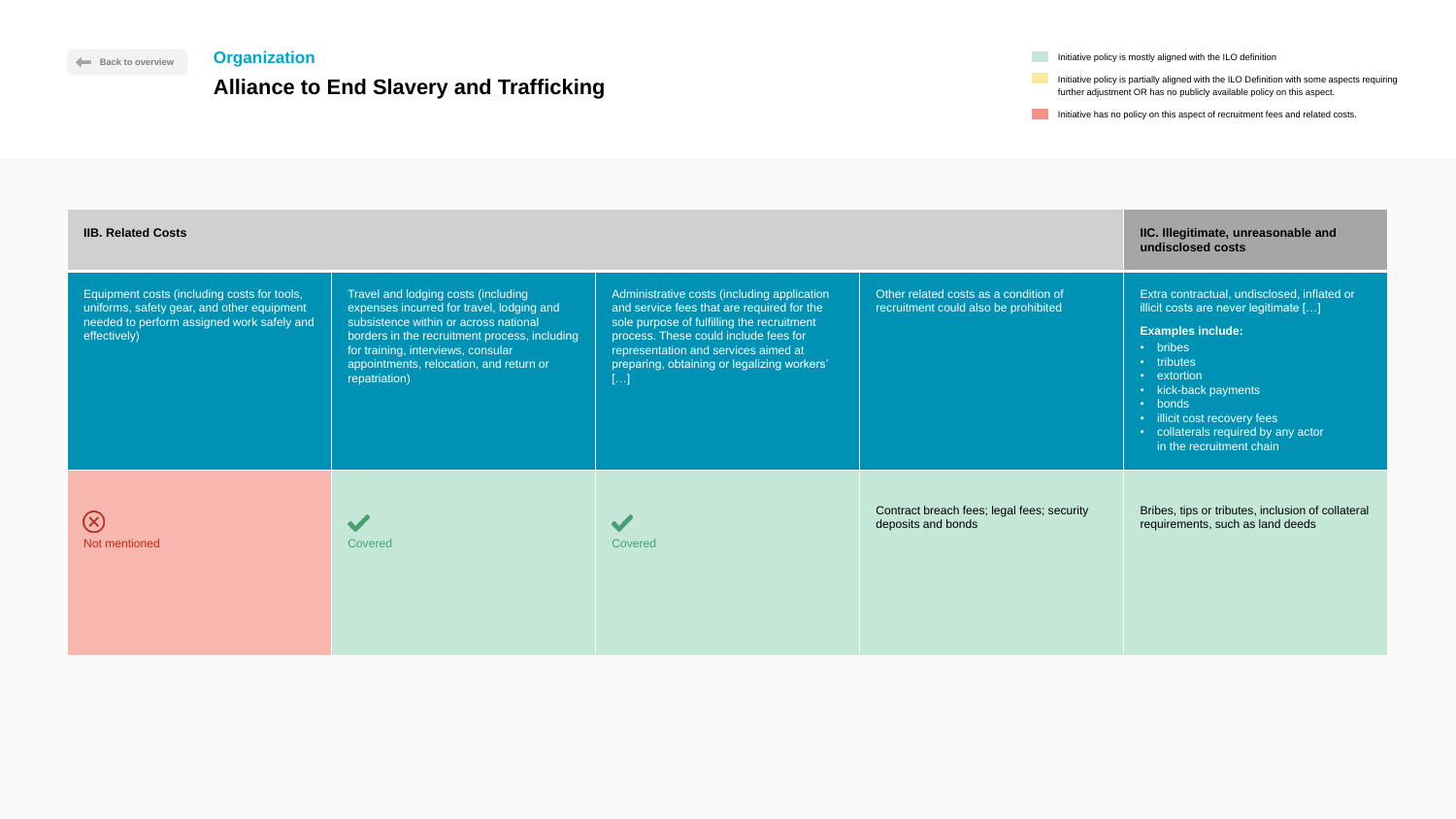Initiative has no policy on this aspect of recruitment fees and related costs.



| <b>II. Scope of Definition</b>                                                                                                                                                                                                                                                       |                                                                                                                                                                                                               |                                                                                                                                                                                                | <b>IIA. Recruitment Fees</b>                                                                                                                                              |                                                                                                                                    |                                                                       |                                                                                                    |                                                                                                                                                                                                                                                                                                                   |
|--------------------------------------------------------------------------------------------------------------------------------------------------------------------------------------------------------------------------------------------------------------------------------------|---------------------------------------------------------------------------------------------------------------------------------------------------------------------------------------------------------------|------------------------------------------------------------------------------------------------------------------------------------------------------------------------------------------------|---------------------------------------------------------------------------------------------------------------------------------------------------------------------------|------------------------------------------------------------------------------------------------------------------------------------|-----------------------------------------------------------------------|----------------------------------------------------------------------------------------------------|-------------------------------------------------------------------------------------------------------------------------------------------------------------------------------------------------------------------------------------------------------------------------------------------------------------------|
| The terms 'recruitment<br>fees' or 'related costs'<br>refer to any fees or costs<br>incurred in the<br>recruitment process in<br>order for workers to<br>secure employment or<br>placement, regardless of<br>the manner, timing or<br>location of their<br>imposition or collection. | <b>Recruitment fees or</b><br>related costs should not<br>be collected from<br>workers by an employer,<br>their subsidiaries, labour<br>recruiters or other third<br>parties providing related<br>services [] | Fees or related costs<br>should not be collected<br>directly or indirectly, such<br>as through deductions<br>from wages and benefits.                                                          | <b>Payments for recruitment</b><br>services offered by<br>labour recruiters,<br>whether public or private,<br>in matching offers of and<br>applications for<br>employment | Payments made in the<br>case of recruitment of<br>workers with a view to<br>employing them to<br>perform work for a<br>third party | Payments made in the<br>case of direct recruitment<br>by the employer | Payments required to<br>recover recruitment fees<br>from workers                                   | These fees may be one-<br>time or recurring and<br>cover recruiting, referral<br>and placement services<br>which could include<br>advertising,<br>disseminating<br>information, arranging<br>interviews, submitting<br>documents for<br>government clearances,<br>confirming credentials<br>$\left[\ldots\right]$ |
| Any costs related to<br>the placement of<br>job-seekers                                                                                                                                                                                                                              | $\sqrt{N}$<br><b>Partially defined</b>                                                                                                                                                                        | Fees can take the form of<br>undocumented cash<br>payments, wage<br>deductions, reduction of<br>benefit concessions,<br>kickbacks, bribes, loans<br>with high interest rates or<br>free labour | $\sim$<br>Covered                                                                                                                                                         | Covered                                                                                                                            | Covered                                                               | Covered - "Workers don't<br>get deductions from their<br>wages to compensate<br>recruitment costs" | $\sqrt{2}$<br><b>Partially covered</b>                                                                                                                                                                                                                                                                            |

**Initiative policy is mostly aligned with the ILO definition** 

# <span id="page-5-0"></span>**Organization AMFORI**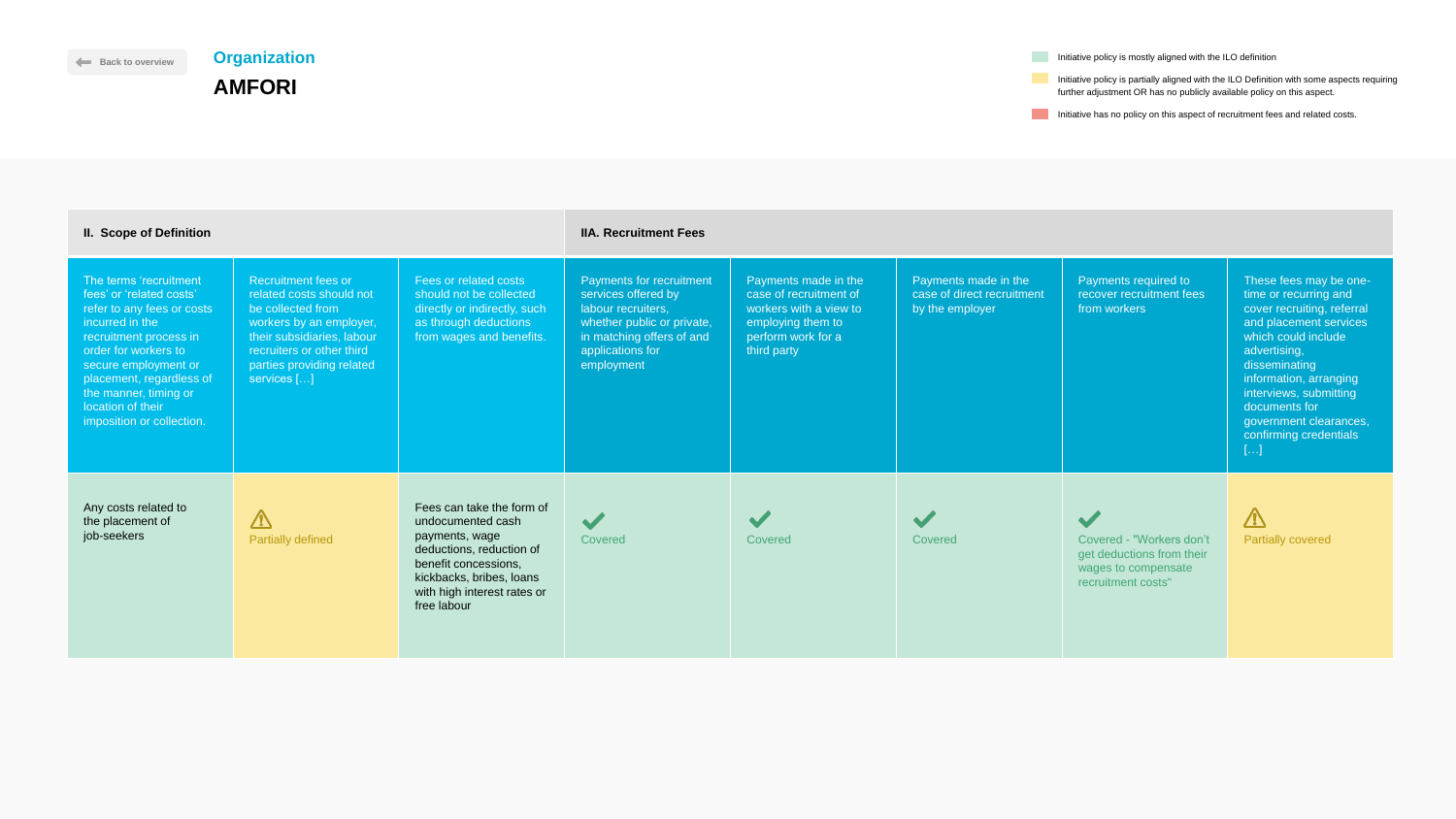Initiative has no policy on this aspect of recruitment fees and related costs.

The competent authority has flexibility to determine exceptions to their applicability […] considered subject to the condition that they are in the interest of workers concerned; limited to certain categories of workers and specified  $[...]$ 

Medical costs (including medically examinations, tests or vaccinations

### **IIB. Related Costs**

Related costs are expenses integral to recruitment and placement within or across national borders taking into account that the widest set of related costs are incurred for international recruitment […]

 $\Delta$ Not separately defined

 $\Delta$ Partially covered - in the context onboarding of workers

**Initiative policy is mostly aligned with the ILO definition** 

| ons)            | Insurance costs (including costs to<br>insure the lives, health and safety of<br>workers, including enrolment in<br>migrant welfare funds) | Costs for skills and qualification<br>tests (including costs to verify<br>workers' language<br>proficiency and level of skills and<br>qualifications, as well as for<br>location-specific<br>credentialing, certification or | Costs for training and orientation<br>(including expenses for required<br>trainings, including<br>on-site job orientation and pre-<br>departure or post-arrival orientation<br>of newly<br>recruited workers) |
|-----------------|--------------------------------------------------------------------------------------------------------------------------------------------|------------------------------------------------------------------------------------------------------------------------------------------------------------------------------------------------------------------------------|---------------------------------------------------------------------------------------------------------------------------------------------------------------------------------------------------------------|
| $\mathsf{t}$ of | Not mentioned                                                                                                                              | licensing)<br>Partially covered - no overall<br>category                                                                                                                                                                     | Partially covered - in the context of<br>onboarding of workers                                                                                                                                                |



Services offered by the producer (e.g. transportation or food) may be charged to the worker provided there are at local market rates or lower and their uptake is voluntary

# **Organization AMFORI**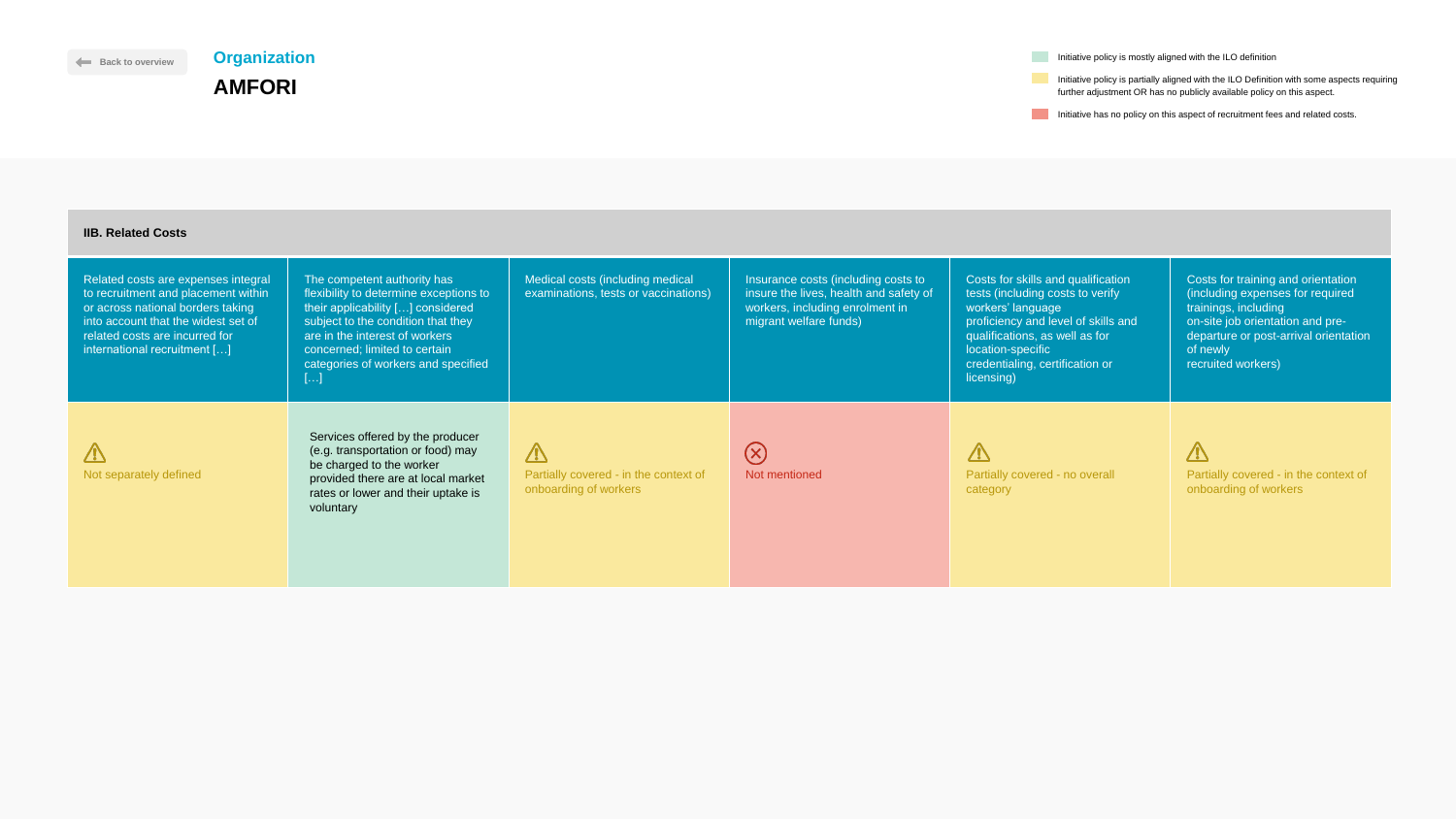Initiative has no policy on this aspect of recruitment fees and related costs.

 $\blacktriangledown$ 

**Initiative policy is mostly aligned with the ILO definition** 

| <b>IIB. Related Costs</b>                                                                                                                               |                                                                                                                                                                                                                                                                              |                                                                                                                                                                                                                                                                               |                                                                               | IIC. Illegitimate, unreasonable and<br>undisclosed costs                                                                                                                                                                                                                                        |
|---------------------------------------------------------------------------------------------------------------------------------------------------------|------------------------------------------------------------------------------------------------------------------------------------------------------------------------------------------------------------------------------------------------------------------------------|-------------------------------------------------------------------------------------------------------------------------------------------------------------------------------------------------------------------------------------------------------------------------------|-------------------------------------------------------------------------------|-------------------------------------------------------------------------------------------------------------------------------------------------------------------------------------------------------------------------------------------------------------------------------------------------|
| Equipment costs (including costs for tools,<br>uniforms, safety gear, and other equipment<br>needed to perform assigned work safely and<br>effectively) | Travel and lodging costs (including<br>expenses incurred for travel, lodging and<br>subsistence within or across national<br>borders in the recruitment process, including<br>for training, interviews, consular<br>appointments, relocation, and return or<br>repatriation) | Administrative costs (including application<br>and service fees that are required for the<br>sole purpose of fulfilling the recruitment<br>process. These could include fees for<br>representation and services aimed at<br>preparing, obtaining or legalizing workers'<br>[] | Other related costs as a condition of<br>recruitment could also be prohibited | Extra contractual, undisclosed, inflated or<br>illicit costs are never legitimate []<br><b>Examples include:</b><br>• bribes<br>• tributes<br>• extortion<br>• kick-back payments<br>• bonds<br>· illicit cost recovery fees<br>• collaterals required by any actor<br>in the recruitment chain |
| <b>Covered</b>                                                                                                                                          | $\sqrt{1}$<br>Partially covered - transportation to and<br>from destination country                                                                                                                                                                                          | Covered                                                                                                                                                                                                                                                                       | <b>Section</b>                                                                | Covered                                                                                                                                                                                                                                                                                         |



**[Back to overview](#page-1-0)** 

# **Organization AMFORI**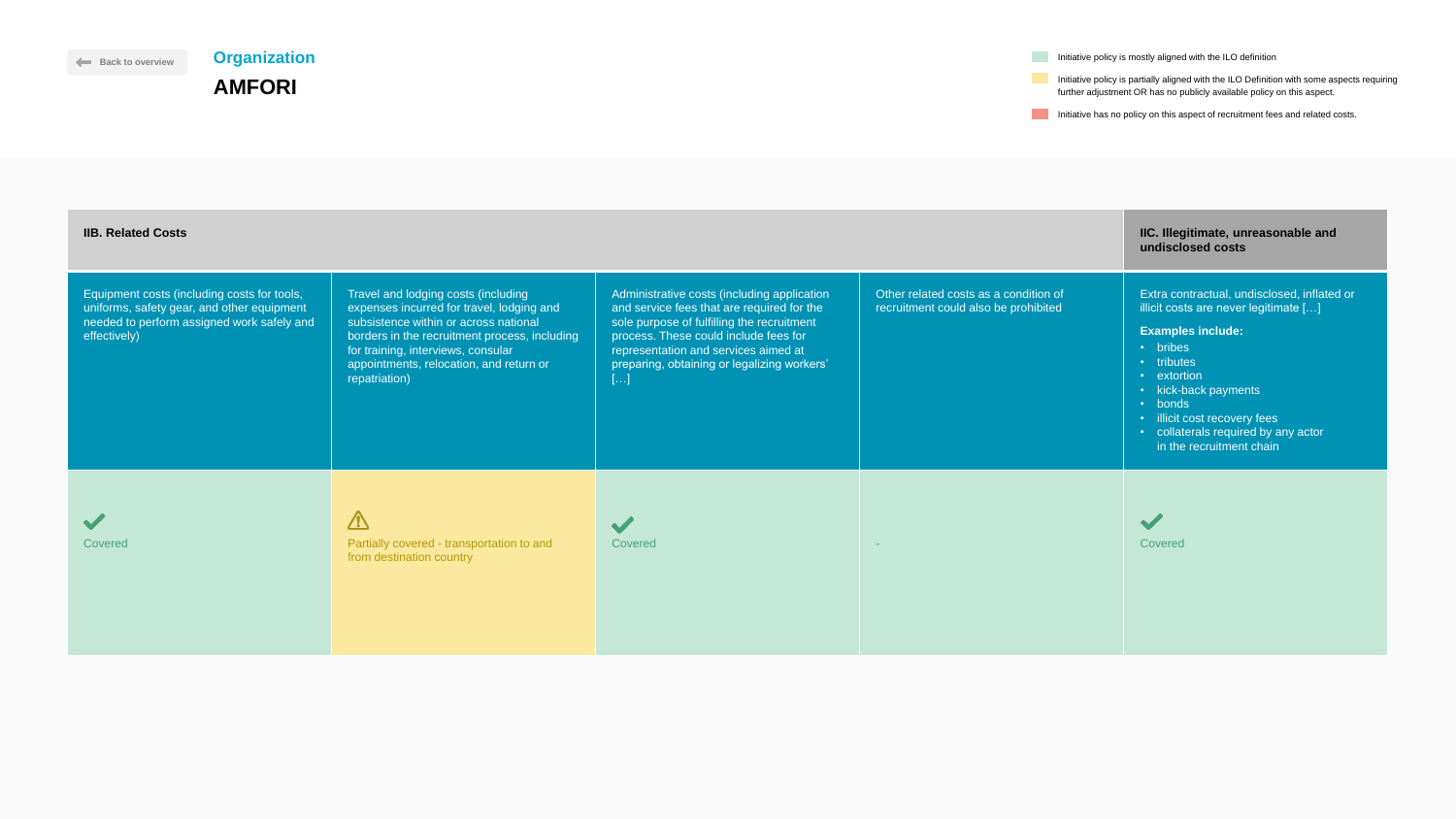|         | Initiative policy is mostly aligned with the ILO definition                                                                                                          |
|---------|----------------------------------------------------------------------------------------------------------------------------------------------------------------------|
| ciples) | Initiative policy is partially aligned with the ILO Definition with some aspects requiring<br>further adjustment OR has no publicly available policy on this aspect. |
|         | Initiative has no policy on this aspect of recruitment fees and related costs.                                                                                       |



| The terms 'recruitment fees'<br>Fees or related costs should<br><b>Payments for recruitment</b><br>Payments made in the case<br><b>Recruitment fees or related</b><br>Payments made in the case<br>of recruitment of workers with<br>services offered by labour<br>of direct recruitment by the<br>or 'related costs' refer to any<br>costs should not be collected<br>not be collected directly or<br>recruiters, whether public or<br>fees or costs incurred in the<br>indirectly, such as through<br>from workers by an employer,<br>a view to employing them to<br>employer<br>their subsidiaries, labour<br>deductions from wages and<br>private, in matching offers of<br>perform work for a<br>recruitment process in order<br>benefits.<br>and applications for<br>for workers to secure<br>recruiters or other third<br>third party<br>employment or placement,<br>parties providing related<br>employment<br>regardless of the manner,<br>services []<br>timing or location of their<br>imposition or collection.<br>Recruitment fees include any<br>Fees and costs related to<br>$\Delta$<br>$\bigcirc$<br>$\sqrt{2}$<br>$\blacktriangleright$<br>and all fees, charges, costs,<br>recruitment must not be<br>$\bullet$<br>assessments or other<br>charged directly or indirectly,<br>Partially defined -> addresses<br>Covered<br>Not mentioned<br>Indirectly covered<br>Covered<br>financial obligations<br>e.g. through wage<br>mostly recruitment agencies<br>associated with the recruiting<br>deductions, optional<br>process and transit of workers<br>chargeable services integral | <b>II. Scope of Definition</b> |                             | <b>IIA. Recruitment Fees</b> |  |                                                               |
|-------------------------------------------------------------------------------------------------------------------------------------------------------------------------------------------------------------------------------------------------------------------------------------------------------------------------------------------------------------------------------------------------------------------------------------------------------------------------------------------------------------------------------------------------------------------------------------------------------------------------------------------------------------------------------------------------------------------------------------------------------------------------------------------------------------------------------------------------------------------------------------------------------------------------------------------------------------------------------------------------------------------------------------------------------------------------------------------------------------------------------------------------------------------------------------------------------------------------------------------------------------------------------------------------------------------------------------------------------------------------------------------------------------------------------------------------------------------------------------------------------------------------------------------------------------------------------------------------------|--------------------------------|-----------------------------|------------------------------|--|---------------------------------------------------------------|
|                                                                                                                                                                                                                                                                                                                                                                                                                                                                                                                                                                                                                                                                                                                                                                                                                                                                                                                                                                                                                                                                                                                                                                                                                                                                                                                                                                                                                                                                                                                                                                                                       |                                |                             |                              |  | Payments required to recover<br>recruitment fees from workers |
| service charges for which<br>there is no real choice                                                                                                                                                                                                                                                                                                                                                                                                                                                                                                                                                                                                                                                                                                                                                                                                                                                                                                                                                                                                                                                                                                                                                                                                                                                                                                                                                                                                                                                                                                                                                  |                                | to the recruitment process, |                              |  |                                                               |

## <span id="page-8-0"></span>**Organization**

# **Consumer Goods Forum (Priority Industry Princity**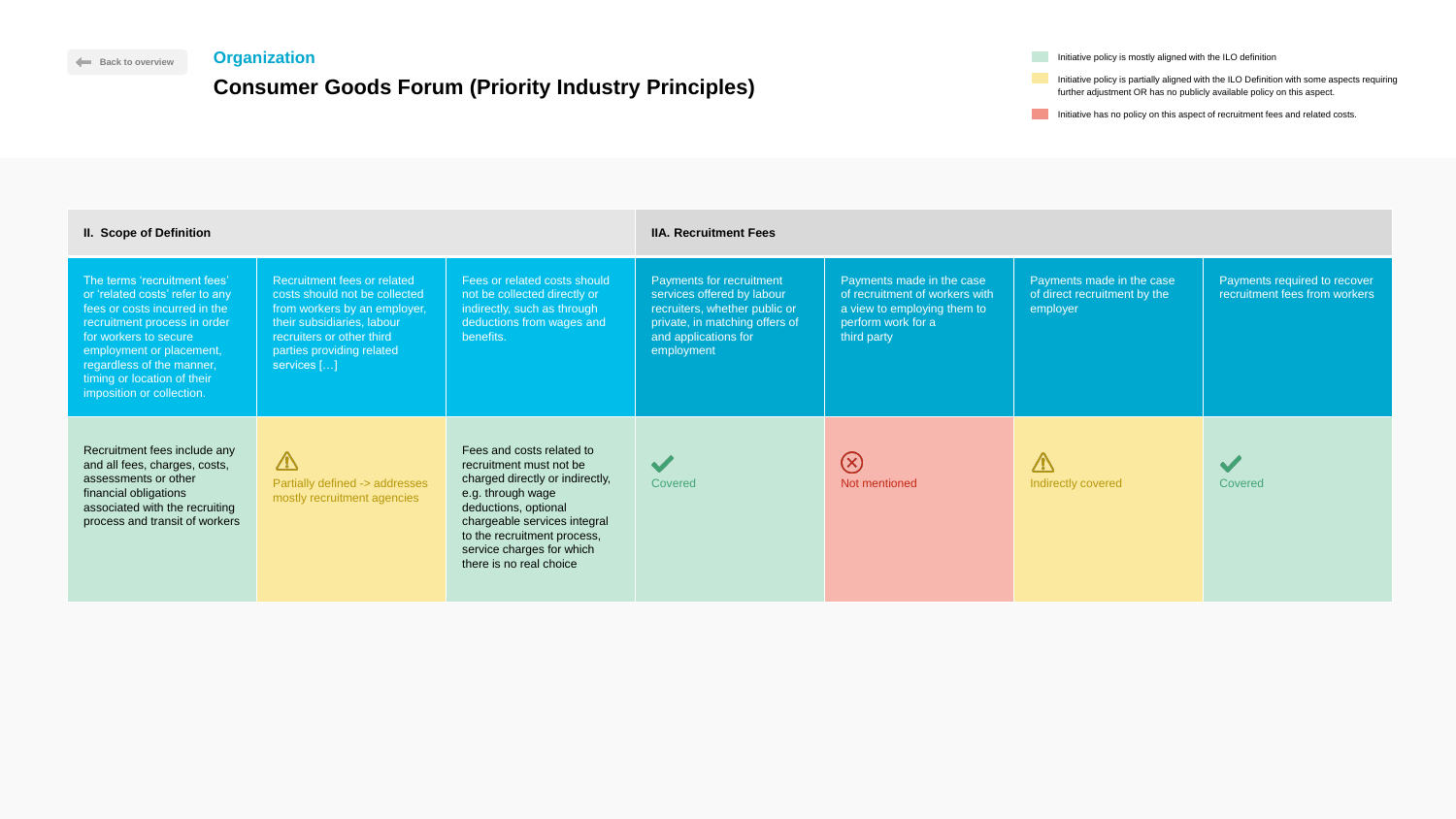| Back to overview                                                                                                                                                                                                                                                                                                                                                                                                                                                                                                                                                                                                                                                    | <b>Organization</b>                                                                                                                                                                           |                                                                                                                                                                                                  |                                                                              |                                                                                                                    | Initiative policy is mostly aligned with the ILO definition                                                                                                                                                                                            |
|---------------------------------------------------------------------------------------------------------------------------------------------------------------------------------------------------------------------------------------------------------------------------------------------------------------------------------------------------------------------------------------------------------------------------------------------------------------------------------------------------------------------------------------------------------------------------------------------------------------------------------------------------------------------|-----------------------------------------------------------------------------------------------------------------------------------------------------------------------------------------------|--------------------------------------------------------------------------------------------------------------------------------------------------------------------------------------------------|------------------------------------------------------------------------------|--------------------------------------------------------------------------------------------------------------------|--------------------------------------------------------------------------------------------------------------------------------------------------------------------------------------------------------------------------------------------------------|
| <b>Consumer Goods Forum (Priority Industry Principles)</b>                                                                                                                                                                                                                                                                                                                                                                                                                                                                                                                                                                                                          |                                                                                                                                                                                               |                                                                                                                                                                                                  |                                                                              |                                                                                                                    | Initiative policy is partially aligned with the ILO Definition with some aspects requiring<br>further adjustment OR has no publicly available policy on this aspect.<br>Initiative has no policy on this aspect of recruitment fees and related costs. |
| <b>IIA. Recruitment Fees</b>                                                                                                                                                                                                                                                                                                                                                                                                                                                                                                                                                                                                                                        | <b>IIB. Related Costs</b>                                                                                                                                                                     |                                                                                                                                                                                                  |                                                                              |                                                                                                                    |                                                                                                                                                                                                                                                        |
| These fees may be one-time or<br>recurring and cover recruiting,<br>referral and placement services<br>which could include advertising,<br>disseminating information,<br>arranging interviews, submitting<br>documents for government<br>clearances, confirming credentials<br>المعادي                                                                                                                                                                                                                                                                                                                                                                              | Related costs are expenses integral<br>recruitment and placement within or<br>national borders taking into account<br>the widest set of related costs are<br>for international recruitment [] | The competent authority has<br>determine exceptions to their<br>[] considered subject to the<br>they are in the interest of workers<br>concerned; limited to certain<br>workers and specified [] | Medical costs (including medical<br>examinations, tests or vaccinations)     | Insurance costs (including costs to<br>the lives, health and safety of<br>including enrolment in migrant<br>funds) | Costs for skills and qualification<br>(including costs to verify workers'<br>proficiency and level of skills and<br>qualifications, as well as for<br>specific<br>credentialing, certification or                                                      |
| Payment of recruitment fees can be<br>hidden as deductions from wages<br>or collected by forcing workers to<br>buy services at inflated rates. Even<br>optional chargeable services should<br>be considered a recruitment fee if<br>they are integral to the process of<br>obtaining work, for example:<br>providing information, advice and<br>guidance on job vacancies;<br>interview and assessment fees;<br>completing, translating or sending<br>documents to the employer. Fees<br>can also include service charges for<br>which there is no real choice, and<br>that may be overpriced or<br>fraudulent. Recruitment agents may<br>even act as moneylenders. | $\sqrt{N}$<br>Not separately defined                                                                                                                                                          | $(\times)$<br>Not mentioned                                                                                                                                                                      | $\sqrt{2}$<br>Partially covered - in the context of<br>onboarding of workers | $\left(\times\right)$<br>Not mentioned                                                                             | $\sqrt{1}$<br>Partially covered - no overall<br>category                                                                                                                                                                                               |

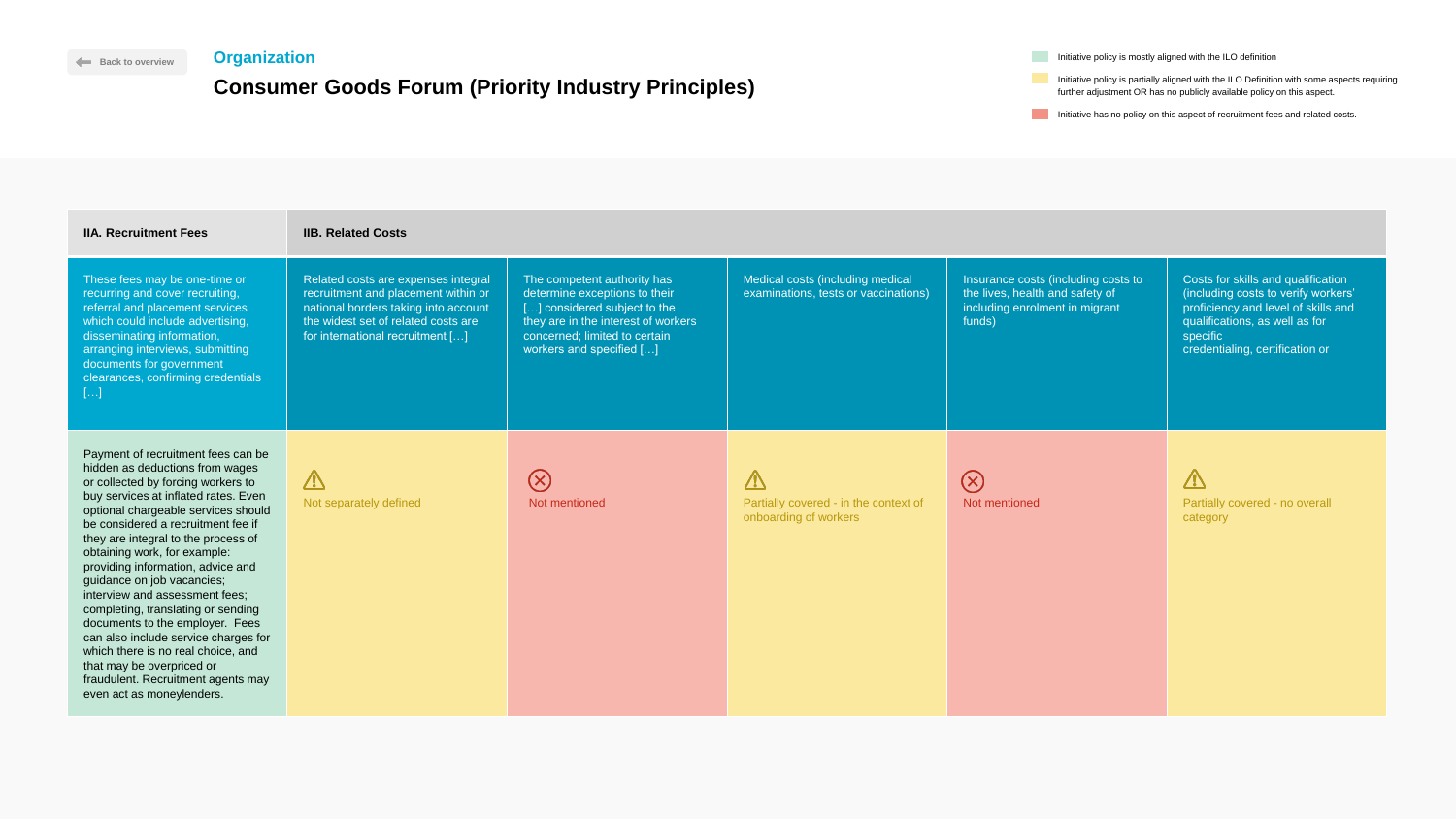| <b>ciples)</b> | Initiative policy is partially aligned with the ILO Definition with some aspects requiring<br>further adjustment OR has no publicly available policy on this aspect. |
|----------------|----------------------------------------------------------------------------------------------------------------------------------------------------------------------|
|                | Initiative has no policy on this aspect of recruitment fees and related costs.                                                                                       |

**Initiative policy is mostly aligned with the ILO definition** 

| <b>IIB. Related Costs</b>                                                                                                                                                                                     |                                                                                                                                                            |                                                                                                                                                                                                                                                                                 |                                                                                                                                                                                                                                                                                  |                                                                                  | IIC. Illegitimate, unreasonable<br>and undisclosed costs                                                                                                                                                                                                                                           |
|---------------------------------------------------------------------------------------------------------------------------------------------------------------------------------------------------------------|------------------------------------------------------------------------------------------------------------------------------------------------------------|---------------------------------------------------------------------------------------------------------------------------------------------------------------------------------------------------------------------------------------------------------------------------------|----------------------------------------------------------------------------------------------------------------------------------------------------------------------------------------------------------------------------------------------------------------------------------|----------------------------------------------------------------------------------|----------------------------------------------------------------------------------------------------------------------------------------------------------------------------------------------------------------------------------------------------------------------------------------------------|
| Costs for training and orientation<br>(including expenses for required<br>trainings, including<br>on-site job orientation and pre-<br>departure or post-arrival orientation<br>of newly<br>recruited workers) | Equipment costs (including costs<br>for tools, uniforms, safety gear, and<br>other equipment needed to perform<br>assigned work safely and<br>effectively) | Travel and lodging costs (including<br>expenses incurred for travel,<br>lodging and subsistence within or<br>across national borders in the<br>recruitment process, including for<br>training, interviews, consular<br>appointments, relocation, and<br>return or repatriation) | Administrative costs (including<br>application and service fees that<br>are required for the sole purpose of<br>fulfilling the recruitment process.<br>These could include fees for<br>representation and services aimed<br>at preparing, obtaining or legalizing<br>workers' [] | Other related costs as a condition<br>of recruitment could also be<br>prohibited | Extra contractual, undisclosed,<br>inflated or illicit costs are never<br>legitimate []<br><b>Examples include:</b><br>• bribes<br>• tributes<br>• extortion<br>• kick-back payments<br>• bonds<br>· illicit cost recovery fees<br>• collaterals required by any actor<br>in the recruitment chain |
| $\bigwedge$<br>Indirectly covered                                                                                                                                                                             | $(\times)$<br>Not mentioned                                                                                                                                | $\sqrt{1}$<br>Indirectly covered                                                                                                                                                                                                                                                | <b>/!</b><br>Indirectly covered                                                                                                                                                                                                                                                  |                                                                                  | $\sqrt{V}$<br>Not separately defined                                                                                                                                                                                                                                                               |





### **Organization**

## **Consumer Goods Forum (Priority Industry Princ**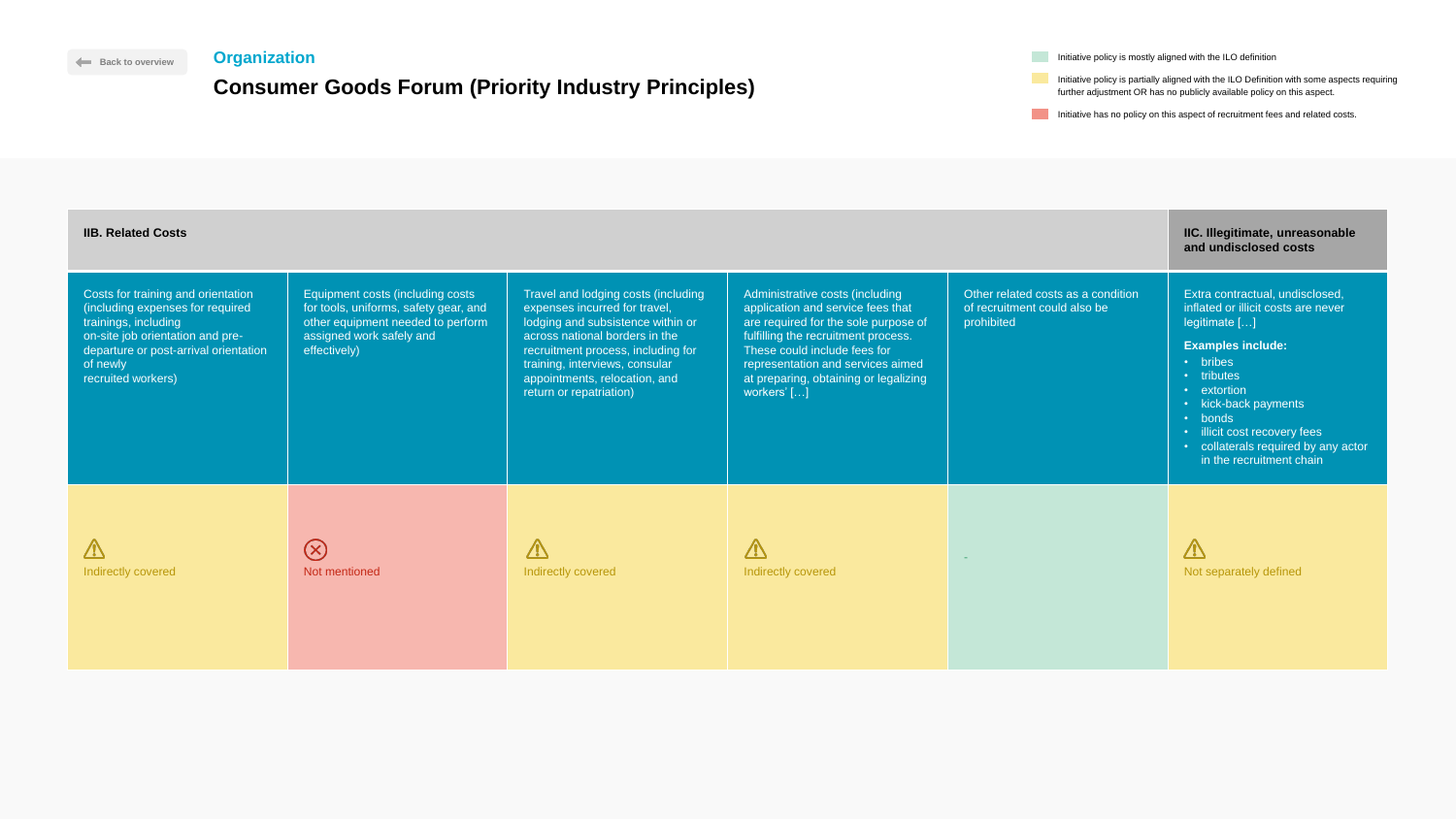|       | Initiative policy is mostly aligned with the ILO definition                                                                                                          |
|-------|----------------------------------------------------------------------------------------------------------------------------------------------------------------------|
| rship | Initiative policy is partially aligned with the ILO Definition with some aspects requiring<br>further adjustment OR has no publicly available policy on this aspect. |
|       | Initiative has no policy on this aspect of recruitment fees and related costs.                                                                                       |



# **Institute for Human Rights and Business/ Leader Group for Responsible Recruitment**

| <b>II. Scope of Definition</b>                                                                                                                                                                                                                                              |                                                                                                                                                                                                               |                                                                                                                                                       | <b>IIA. Recruitment Fees</b>                                                                                                                                    |                                                                                                                                 |                                                                       |                                                               |
|-----------------------------------------------------------------------------------------------------------------------------------------------------------------------------------------------------------------------------------------------------------------------------|---------------------------------------------------------------------------------------------------------------------------------------------------------------------------------------------------------------|-------------------------------------------------------------------------------------------------------------------------------------------------------|-----------------------------------------------------------------------------------------------------------------------------------------------------------------|---------------------------------------------------------------------------------------------------------------------------------|-----------------------------------------------------------------------|---------------------------------------------------------------|
| The terms 'recruitment fees' or<br>'related costs' refer to any fees or<br>costs incurred in the recruitment<br>process in order for workers to<br>secure employment or placement,<br>regardless of the manner, timing<br>or location of their imposition or<br>collection. | <b>Recruitment fees or</b><br>related costs should not<br>be collected from workers<br>by an employer, their<br>subsidiaries, labour<br>recruiters or other third<br>parties providing related<br>services [] | Fees or related costs should<br>not be collected directly or<br>indirectly, such as through<br>deductions from wages and<br>benefits.                 | Payments for recruitment<br>services offered by labour<br>recruiters, whether public or<br>private, in matching offers of<br>and applications for<br>employment | Payments made in the case<br>of recruitment of workers with<br>a view to employing them to<br>perform work for a<br>third party | Payments made in the case<br>of direct recruitment by the<br>employer | Payments required to recover<br>recruitment fees from workers |
| Any fees for applications,<br>recommendations, recruitment,<br>hiring, placement and<br>administrative, overhead, and<br>processing fees of any kind                                                                                                                        | No fees to any party,<br>including agent, sub-<br>agent, intermediary or<br>employer                                                                                                                          | Migrant workers should not<br>pay recruitment and service<br>fees and costs at any stage of<br>the recruitment process,<br>during or after employment | $\sqrt{}$<br>Covered                                                                                                                                            | Covered                                                                                                                         | Covered                                                               | $(\times)$<br>Not mentioned                                   |

## <span id="page-11-0"></span>**Organization**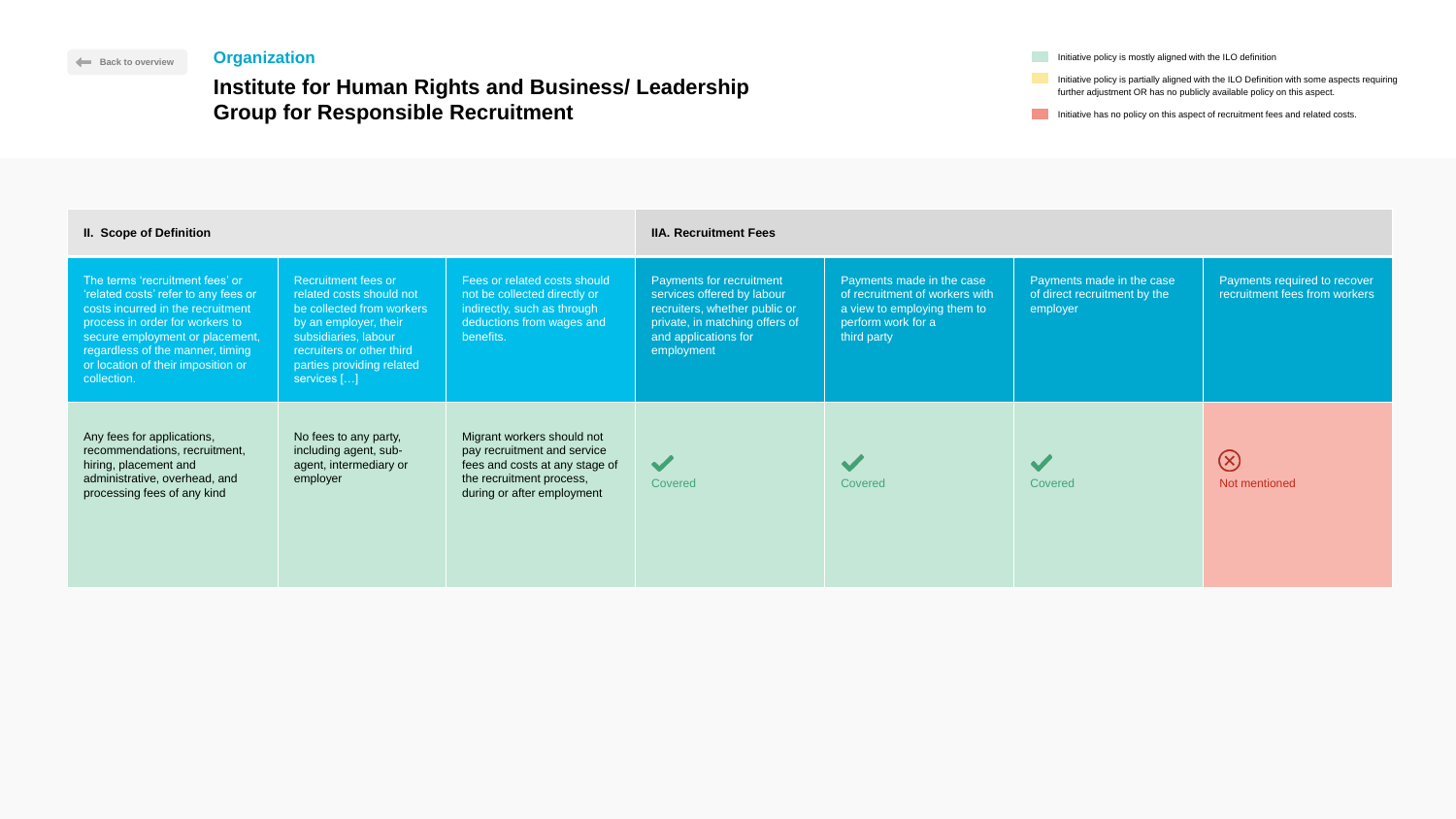| <b>Organization</b><br>Back to overview                                                                                                                                                                                                                                            |                                                                                                                                                                                                                          |                                                                                                                                                                                                                                                                          | Initiative policy is mostly aligned with the ILO definition              |                                                                                                                                                                                                                                                        |                                                                                                                                                                                                                                            |  |
|------------------------------------------------------------------------------------------------------------------------------------------------------------------------------------------------------------------------------------------------------------------------------------|--------------------------------------------------------------------------------------------------------------------------------------------------------------------------------------------------------------------------|--------------------------------------------------------------------------------------------------------------------------------------------------------------------------------------------------------------------------------------------------------------------------|--------------------------------------------------------------------------|--------------------------------------------------------------------------------------------------------------------------------------------------------------------------------------------------------------------------------------------------------|--------------------------------------------------------------------------------------------------------------------------------------------------------------------------------------------------------------------------------------------|--|
| <b>Institute for Human Rights and Business/ Leadership</b><br><b>Group for Responsible Recruitment</b>                                                                                                                                                                             |                                                                                                                                                                                                                          |                                                                                                                                                                                                                                                                          |                                                                          | Initiative policy is partially aligned with the ILO Definition with some aspects requiring<br>further adjustment OR has no publicly available policy on this aspect.<br>Initiative has no policy on this aspect of recruitment fees and related costs. |                                                                                                                                                                                                                                            |  |
|                                                                                                                                                                                                                                                                                    |                                                                                                                                                                                                                          |                                                                                                                                                                                                                                                                          |                                                                          |                                                                                                                                                                                                                                                        |                                                                                                                                                                                                                                            |  |
| <b>IIA. Recruitment Fees</b>                                                                                                                                                                                                                                                       | <b>IIB. Related Costs</b>                                                                                                                                                                                                |                                                                                                                                                                                                                                                                          |                                                                          |                                                                                                                                                                                                                                                        |                                                                                                                                                                                                                                            |  |
| These fees may be one-time or<br>recurring and cover recruiting,<br>referral and placement services<br>which could include advertising,<br>disseminating information,<br>arranging interviews, submitting<br>documents for government<br>clearances, confirming credentials<br>. ] | Related costs are expenses integral<br>to recruitment and placement within<br>or across national borders taking<br>into account that the widest set of<br>related costs are incurred for<br>international recruitment [] | The competent authority has<br>flexibility to determine exceptions to<br>their applicability [] considered<br>subject to the condition that they<br>are in the interest of workers<br>concerned; limited to certain<br>categories of workers and specified<br>$[\ldots]$ | Medical costs (including medical<br>examinations, tests or vaccinations) | Insurance costs (including costs to<br>insure the lives, health and safety<br>of workers, including enrolment in<br>migrant welfare funds)                                                                                                             | Costs for skills and qualification<br>tests (including costs to verify<br>workers' language<br>proficiency and level of skills and<br>qualifications, as well as for<br>location-specific<br>credentialing, certification or<br>licensing) |  |
| Migrant workers should not pay<br>recruitment and service fees and<br>costs at any stage of the<br>recruitment process, during or after<br>employment                                                                                                                              | $\sqrt{1}$<br>Not separately defined                                                                                                                                                                                     | $\bigotimes$<br>Not mentioned                                                                                                                                                                                                                                            | Covered                                                                  | $\bigcirc$<br>Not mentioned                                                                                                                                                                                                                            | Covered                                                                                                                                                                                                                                    |  |



# **Group for Responsible Recruitment**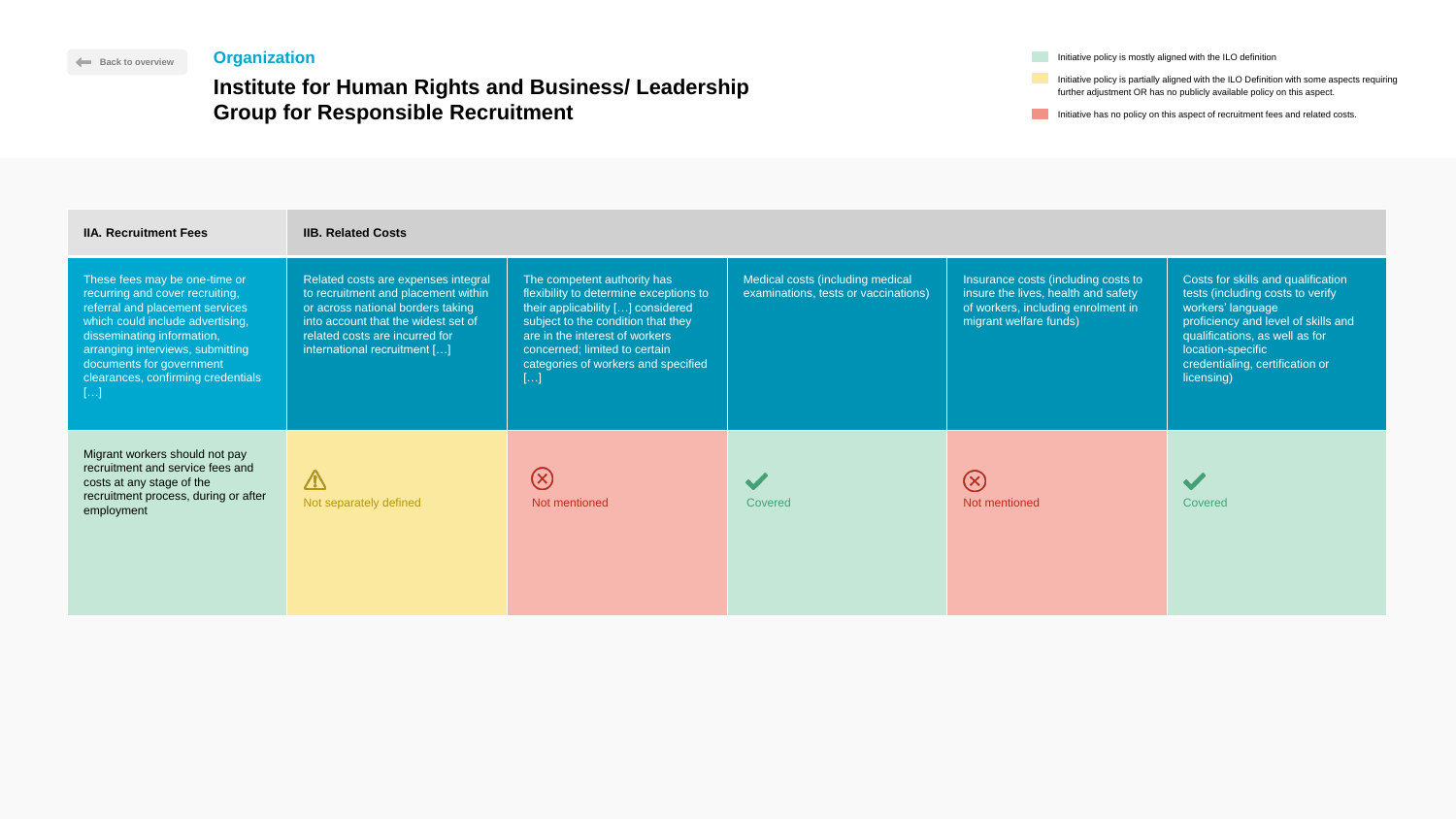|        | Initiative policy is mostly aligned with the ILO definition                                                                                                          |
|--------|----------------------------------------------------------------------------------------------------------------------------------------------------------------------|
| ership | Initiative policy is partially aligned with the ILO Definition with some aspects requiring<br>further adjustment OR has no publicly available policy on this aspect. |
|        | Initiative has no policy on this aspect of recruitment fees and related costs.                                                                                       |

## **Institute for Human Rights and Business/ Leade Group for Responsible Recruitment**

| <b>IIB. Related Costs</b>                                                                                                                                                                                     | IIC. Illegitimate, unreasonable<br>and undisclosed costs                                                                                                   |                                                                                                                                                                                                                                                                                 |                                                                                                                                                                                                                                                                                  |                                                                                  |                                                                                                                                                                                                                                                                                                    |
|---------------------------------------------------------------------------------------------------------------------------------------------------------------------------------------------------------------|------------------------------------------------------------------------------------------------------------------------------------------------------------|---------------------------------------------------------------------------------------------------------------------------------------------------------------------------------------------------------------------------------------------------------------------------------|----------------------------------------------------------------------------------------------------------------------------------------------------------------------------------------------------------------------------------------------------------------------------------|----------------------------------------------------------------------------------|----------------------------------------------------------------------------------------------------------------------------------------------------------------------------------------------------------------------------------------------------------------------------------------------------|
| Costs for training and orientation<br>(including expenses for required<br>trainings, including<br>on-site job orientation and pre-<br>departure or post-arrival orientation<br>of newly<br>recruited workers) | Equipment costs (including costs<br>for tools, uniforms, safety gear, and<br>other equipment needed to perform<br>assigned work safely and<br>effectively) | Travel and lodging costs (including<br>expenses incurred for travel,<br>lodging and subsistence within or<br>across national borders in the<br>recruitment process, including for<br>training, interviews, consular<br>appointments, relocation, and<br>return or repatriation) | Administrative costs (including<br>application and service fees that<br>are required for the sole purpose of<br>fulfilling the recruitment process.<br>These could include fees for<br>representation and services aimed<br>at preparing, obtaining or legalizing<br>workers' [] | Other related costs as a condition<br>of recruitment could also be<br>prohibited | Extra contractual, undisclosed,<br>inflated or illicit costs are never<br>legitimate []<br><b>Examples include:</b><br>• bribes<br>• tributes<br>• extortion<br>• kick-back payments<br>• bonds<br>· illicit cost recovery fees<br>• collaterals required by any actor<br>in the recruitment chain |
| $\blacktriangledown$<br><b>Covered</b>                                                                                                                                                                        | $(\times)$<br>Not mentioned                                                                                                                                | Covered                                                                                                                                                                                                                                                                         | Covered                                                                                                                                                                                                                                                                          | $\blacksquare$                                                                   | $(\times)$<br>Not mentioned                                                                                                                                                                                                                                                                        |







### **[Back to overview](#page-1-0) Organization**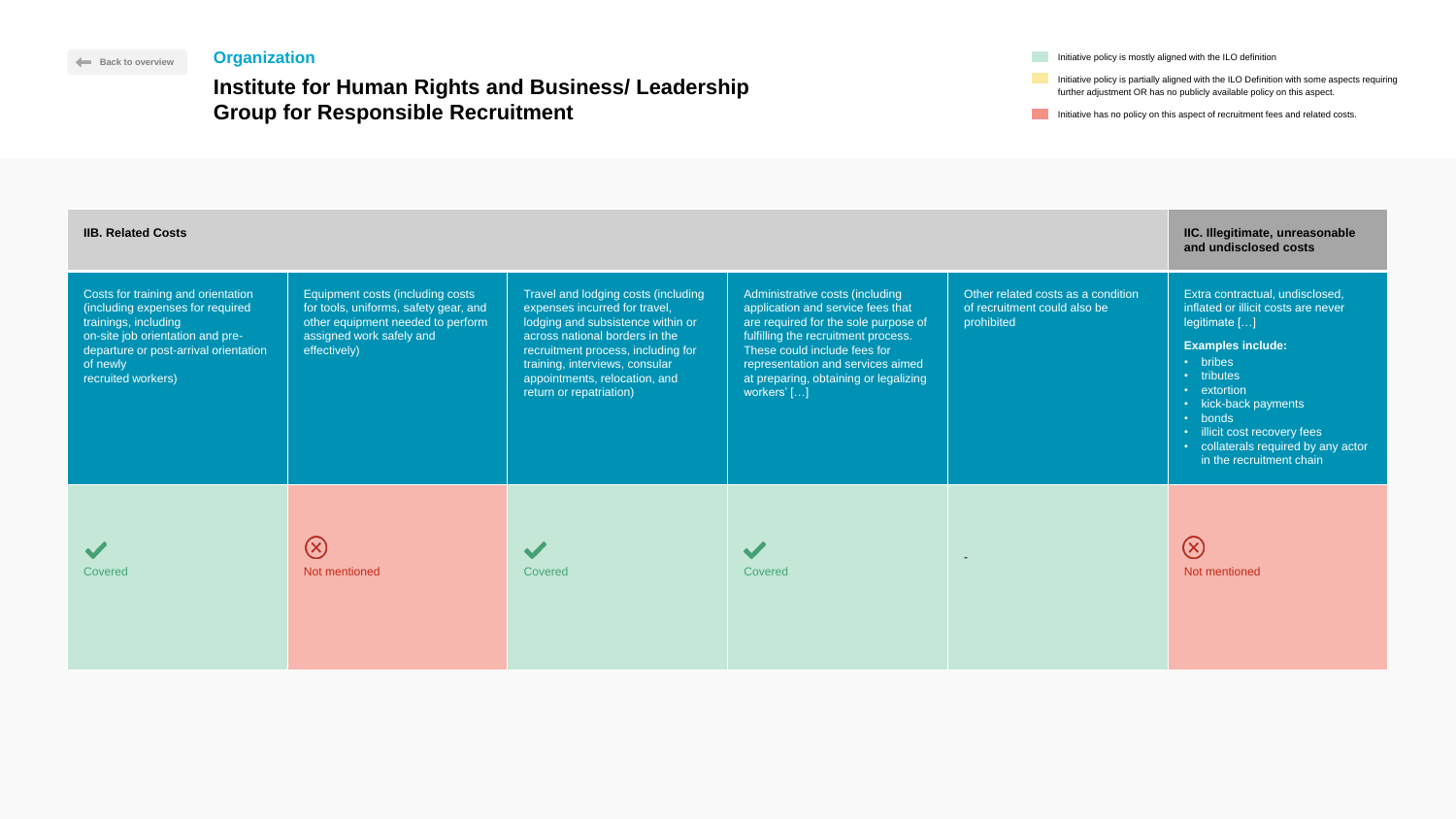| Initiative policy is mostly aligned with the ILO definition                                |
|--------------------------------------------------------------------------------------------|
|                                                                                            |
| Initiative policy is partially aligned with the ILO Definition with some aspects requiring |
| further adjustment OR has no publicly available policy on this aspect.                     |

Initiative has no policy on this aspect of recruitment fees and related costs.



| <b>II. Scope of Definition</b>                                                                                                                                                                                                                                                 |                                                                                                                                                                                                     |                                                                                                                                       | <b>IIA. Recruitment Fees</b>                                                                                                                                    |                                                                                                                                 |                                                                       |                                                               |
|--------------------------------------------------------------------------------------------------------------------------------------------------------------------------------------------------------------------------------------------------------------------------------|-----------------------------------------------------------------------------------------------------------------------------------------------------------------------------------------------------|---------------------------------------------------------------------------------------------------------------------------------------|-----------------------------------------------------------------------------------------------------------------------------------------------------------------|---------------------------------------------------------------------------------------------------------------------------------|-----------------------------------------------------------------------|---------------------------------------------------------------|
| The terms 'recruitment fees'<br>or 'related costs' refer to any<br>fees or costs incurred in the<br>recruitment process in order<br>for workers to secure<br>employment or placement,<br>regardless of the manner,<br>timing or location of their<br>imposition or collection. | Recruitment fees or related<br>costs should not be collected<br>from workers by an employer,<br>their subsidiaries, labour<br>recruiters or other third<br>parties providing related<br>services [] | Fees or related costs should<br>not be collected directly or<br>indirectly, such as through<br>deductions from wages and<br>benefits. | Payments for recruitment<br>services offered by labour<br>recruiters, whether public or<br>private, in matching offers of<br>and applications for<br>employment | Payments made in the case<br>of recruitment of workers with<br>a view to employing them to<br>perform work for a<br>third party | Payments made in the case<br>of direct recruitment by the<br>employer | Payments required to recover<br>recruitment fees from workers |
| Covered                                                                                                                                                                                                                                                                        | Covered                                                                                                                                                                                             | <b>Covered</b>                                                                                                                        | <b>Covered</b>                                                                                                                                                  | Covered                                                                                                                         | <b>Covered</b>                                                        | Covered                                                       |

# **Organization IRIS / IOM**

<span id="page-14-0"></span>**[Back to overview](#page-1-0)**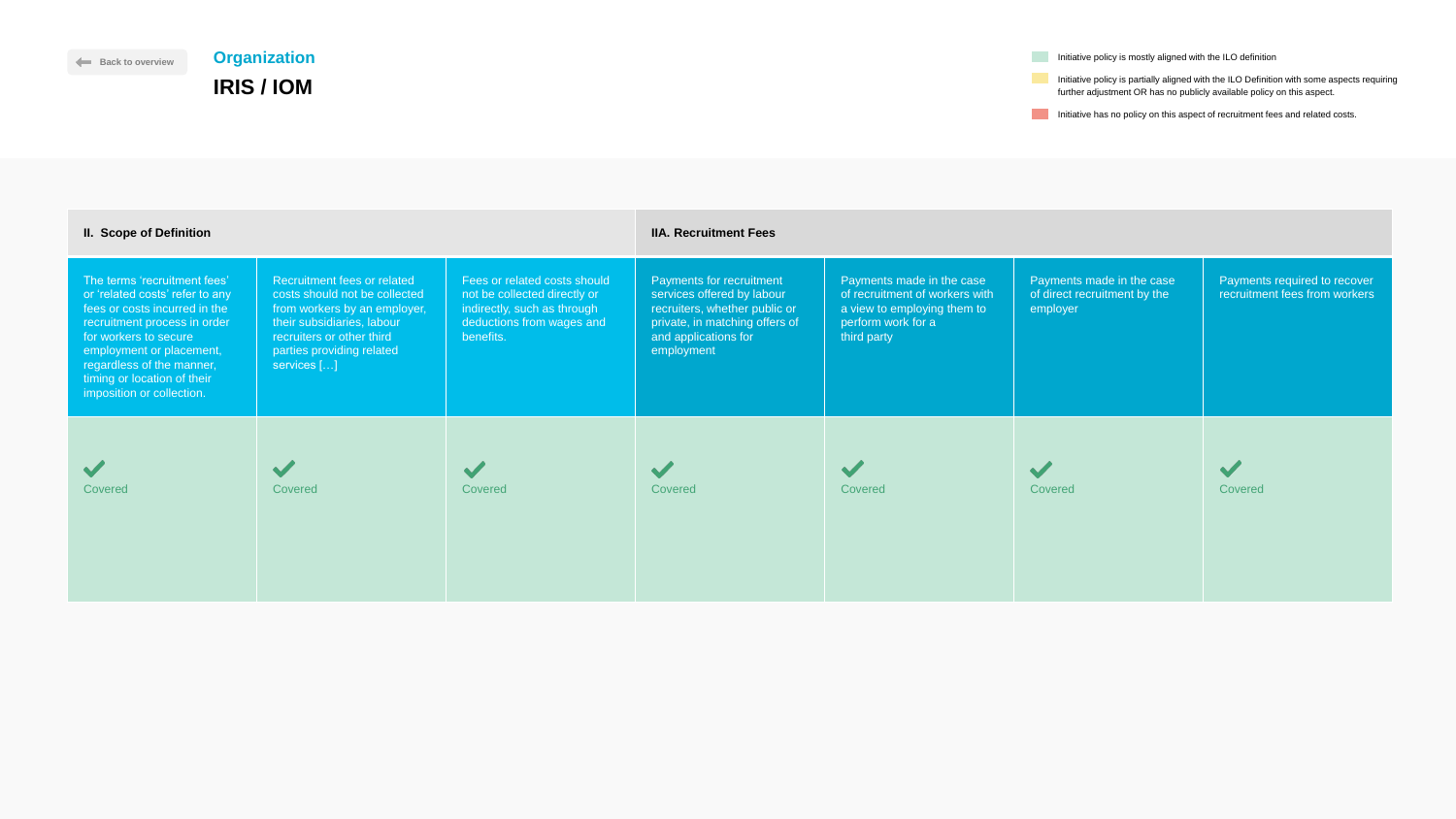**Initiative has no policy on this aspect of recruitment fees and related costs.** 

| <b>IIA. Recruitment Fees</b>                                                                                                                                                                                                                                                      | <b>IIB. Related Costs</b>                                                                                                                                                                                                |                                                                                                                                                                                                                                                                    |                                                                          |                                                                                                                                            |                                                                                                            |
|-----------------------------------------------------------------------------------------------------------------------------------------------------------------------------------------------------------------------------------------------------------------------------------|--------------------------------------------------------------------------------------------------------------------------------------------------------------------------------------------------------------------------|--------------------------------------------------------------------------------------------------------------------------------------------------------------------------------------------------------------------------------------------------------------------|--------------------------------------------------------------------------|--------------------------------------------------------------------------------------------------------------------------------------------|------------------------------------------------------------------------------------------------------------|
| These fees may be one-time or<br>recurring and cover recruiting,<br>referral and placement services<br>which could include advertising,<br>disseminating information,<br>arranging interviews, submitting<br>documents for government<br>clearances, confirming credentials<br>[] | Related costs are expenses integral<br>to recruitment and placement within<br>or across national borders taking<br>into account that the widest set of<br>related costs are incurred for<br>international recruitment [] | The competent authority has<br>flexibility to determine exceptions to<br>their applicability [] considered<br>subject to the condition that they<br>are in the interest of workers<br>concerned; limited to certain<br>categories of workers and specified<br>$[]$ | Medical costs (including medical<br>examinations, tests or vaccinations) | Insurance costs (including costs to<br>insure the lives, health and safety<br>of workers, including enrolment in<br>migrant welfare funds) | <b>Costs fo</b><br>tests (ind<br>workers'<br>proficien<br>qualifica<br>location-<br>credentia<br>licensing |
| Covered                                                                                                                                                                                                                                                                           | Covered                                                                                                                                                                                                                  | Covered                                                                                                                                                                                                                                                            | Covered                                                                  | <b>Covered</b>                                                                                                                             | <b>Covered</b>                                                                                             |

**Initiative policy is mostly aligned with the ILO definition** 





# **[Back to overview](#page-1-0) Organization IRIS / IOM**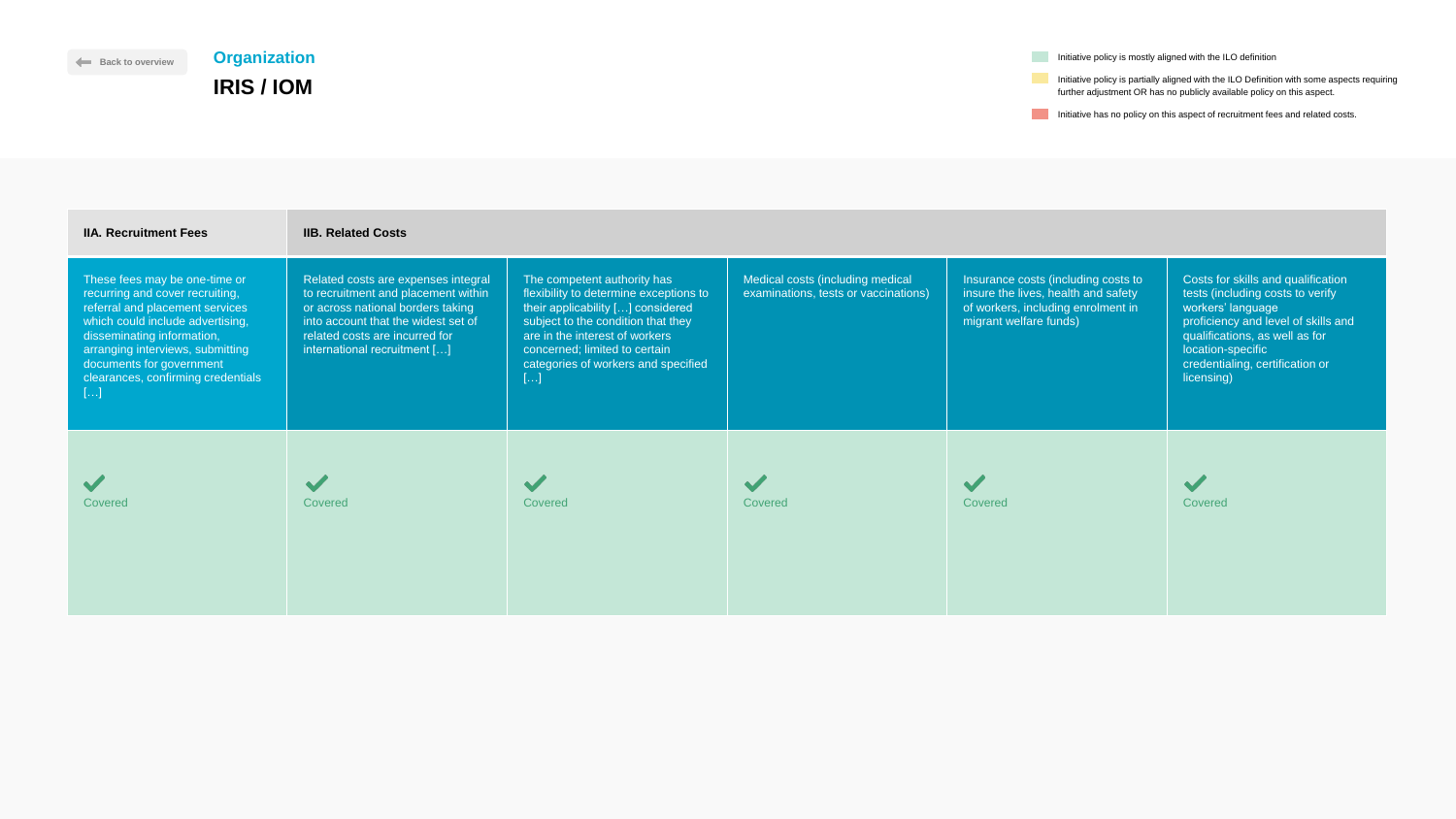Initiative has no policy on this aspect of recruitment fees and related costs.

 $\blacktriangledown$ 



**Initiative policy is mostly aligned with the ILO definition** 

| <b>IIB. Related Costs</b>                                                                                                                                                                                     |                                                                                                                                                            |                                                                                                                                                                                                                                                                                 |                                                                                                                                                                                                                                                                                  |                                                                                  | IIC. Illegitimate, unreasonable<br>and undisclosed costs                                                                                                                                                                                                                                           |
|---------------------------------------------------------------------------------------------------------------------------------------------------------------------------------------------------------------|------------------------------------------------------------------------------------------------------------------------------------------------------------|---------------------------------------------------------------------------------------------------------------------------------------------------------------------------------------------------------------------------------------------------------------------------------|----------------------------------------------------------------------------------------------------------------------------------------------------------------------------------------------------------------------------------------------------------------------------------|----------------------------------------------------------------------------------|----------------------------------------------------------------------------------------------------------------------------------------------------------------------------------------------------------------------------------------------------------------------------------------------------|
| Costs for training and orientation<br>(including expenses for required<br>trainings, including<br>on-site job orientation and pre-<br>departure or post-arrival orientation<br>of newly<br>recruited workers) | Equipment costs (including costs<br>for tools, uniforms, safety gear, and<br>other equipment needed to perform<br>assigned work safely and<br>effectively) | Travel and lodging costs (including<br>expenses incurred for travel,<br>lodging and subsistence within or<br>across national borders in the<br>recruitment process, including for<br>training, interviews, consular<br>appointments, relocation, and<br>return or repatriation) | Administrative costs (including<br>application and service fees that<br>are required for the sole purpose of<br>fulfilling the recruitment process.<br>These could include fees for<br>representation and services aimed<br>at preparing, obtaining or legalizing<br>workers' [] | Other related costs as a condition<br>of recruitment could also be<br>prohibited | Extra contractual, undisclosed,<br>inflated or illicit costs are never<br>legitimate []<br><b>Examples include:</b><br>· bribes<br>• tributes<br>• extortion<br>• kick-back payments<br>• bonds<br>· illicit cost recovery fees<br>• collaterals required by any actor<br>in the recruitment chain |
| <b>Covered</b>                                                                                                                                                                                                | Covered                                                                                                                                                    | Covered                                                                                                                                                                                                                                                                         | Covered                                                                                                                                                                                                                                                                          | Covered                                                                          | Covered                                                                                                                                                                                                                                                                                            |



# **[Back to overview](#page-1-0) Organization IRIS / IOM**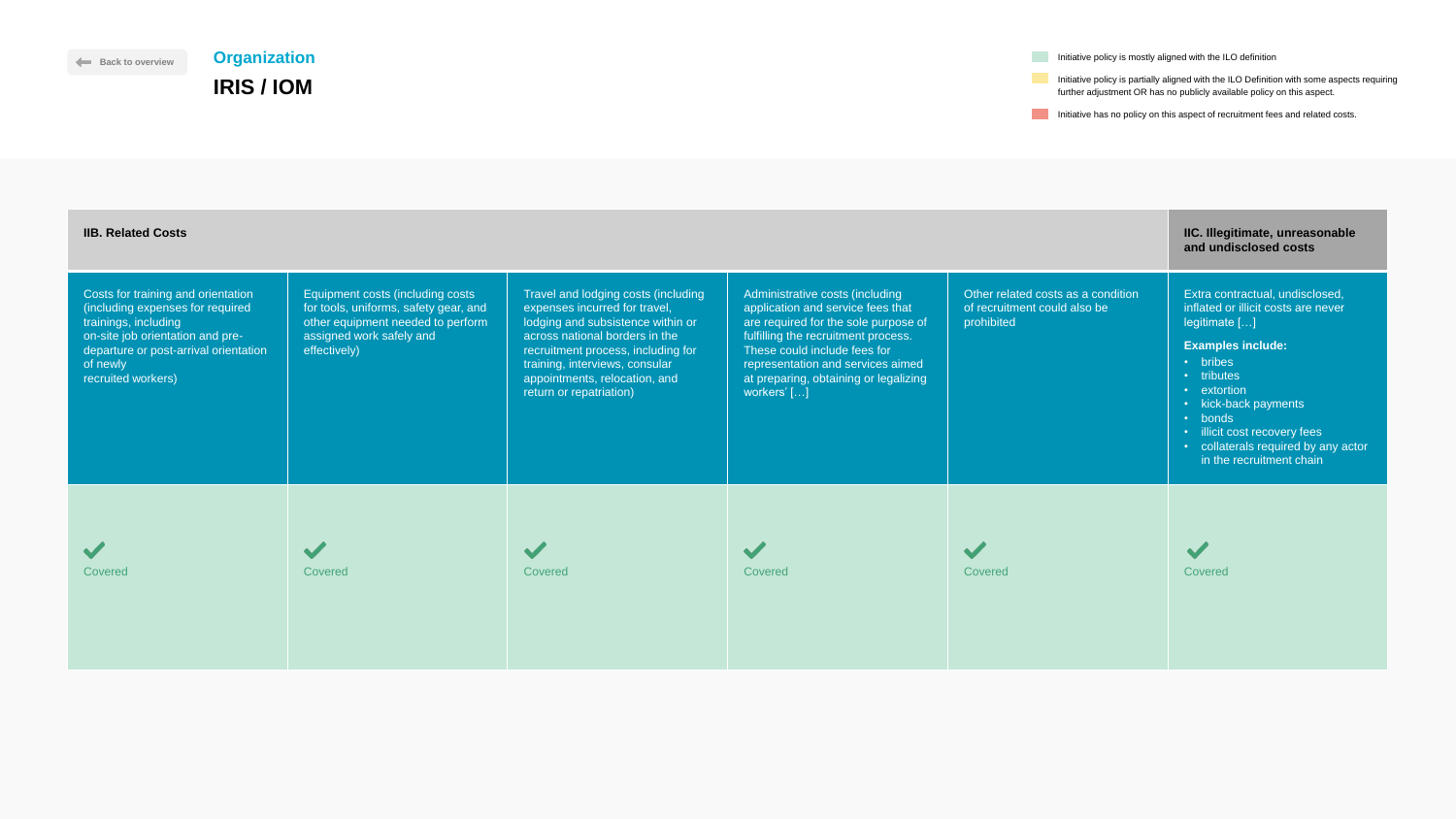Initiative has no policy on this aspect of recruitment fees and related costs.



| <b>II. Scope of Definition</b>                                                                                                                                                                                                                                                 |                                                                                                                                                                                                     |                                                                                                                                                                                                                                                                                                                                                      | <b>IIA. Recruitment Fees</b>                                                                                                                                           |                                                                                                                                                                                            |                                                                       |                                                                                                                                                                                                                                                |
|--------------------------------------------------------------------------------------------------------------------------------------------------------------------------------------------------------------------------------------------------------------------------------|-----------------------------------------------------------------------------------------------------------------------------------------------------------------------------------------------------|------------------------------------------------------------------------------------------------------------------------------------------------------------------------------------------------------------------------------------------------------------------------------------------------------------------------------------------------------|------------------------------------------------------------------------------------------------------------------------------------------------------------------------|--------------------------------------------------------------------------------------------------------------------------------------------------------------------------------------------|-----------------------------------------------------------------------|------------------------------------------------------------------------------------------------------------------------------------------------------------------------------------------------------------------------------------------------|
| The terms 'recruitment fees'<br>or 'related costs' refer to any<br>fees or costs incurred in the<br>recruitment process in order<br>for workers to secure<br>employment or placement,<br>regardless of the manner,<br>timing or location of their<br>imposition or collection. | Recruitment fees or related<br>costs should not be collected<br>from workers by an employer,<br>their subsidiaries, labour<br>recruiters or other third<br>parties providing related<br>services [] | Fees or related costs should<br>not be collected directly or<br>indirectly, such as through<br>deductions from wages and<br>benefits.                                                                                                                                                                                                                | <b>Payments for recruitment</b><br>services offered by labour<br>recruiters, whether public or<br>private, in matching offers of<br>and applications for<br>employment | Payments made in the case<br>of recruitment of workers with<br>a view to employing them to<br>perform work for a<br>third party                                                            | Payments made in the case<br>of direct recruitment by the<br>employer | Payments required to recover<br>recruitment fees from workers                                                                                                                                                                                  |
| Workers shall not be required<br>to pay employers' or agents'<br>recruitment fees or other<br>related fees for their<br>employment. If any such fees<br>are found to have been paid<br>by workers, such fees shall<br>be repaid to the worker.                                 | Overarching Principle on fees<br>is "Workers shall not be<br>required to pay fees for their<br>employment." Fees are paid<br>by the employer or the labour<br>recruiters.                           | In RBA Code of Conduct,<br>under Section A1: "Freely<br>Chosen Employment", it's<br>indicated that workers shall<br>not be required to pay<br>employers' or agents'<br>recruitment fees or other<br>related fees for their<br>employment. If any such fees<br>are found to have been paid<br>by workers, such fees shall<br>be repaid to the worker. | $\blacktriangledown$<br>Covered                                                                                                                                        | The following recruitment and<br>service fees are not to be<br>paid by any worker including<br>temporary, migrant, student,<br>contract, direct employees,<br>and any other type of worker | $\blacktriangledown$<br>Covered                                       | Workers shall not be required<br>to pay employers' or agents'<br>recruitment fees or other<br>related fees for their<br>employment. If any such fees<br>are found to have been paid<br>by workers, such fees shall<br>be repaid to the worker. |

**Initiative policy is mostly aligned with the ILO definition** 

## <span id="page-17-0"></span>**Organization**

# **Responsible Business Alliance (RBA)**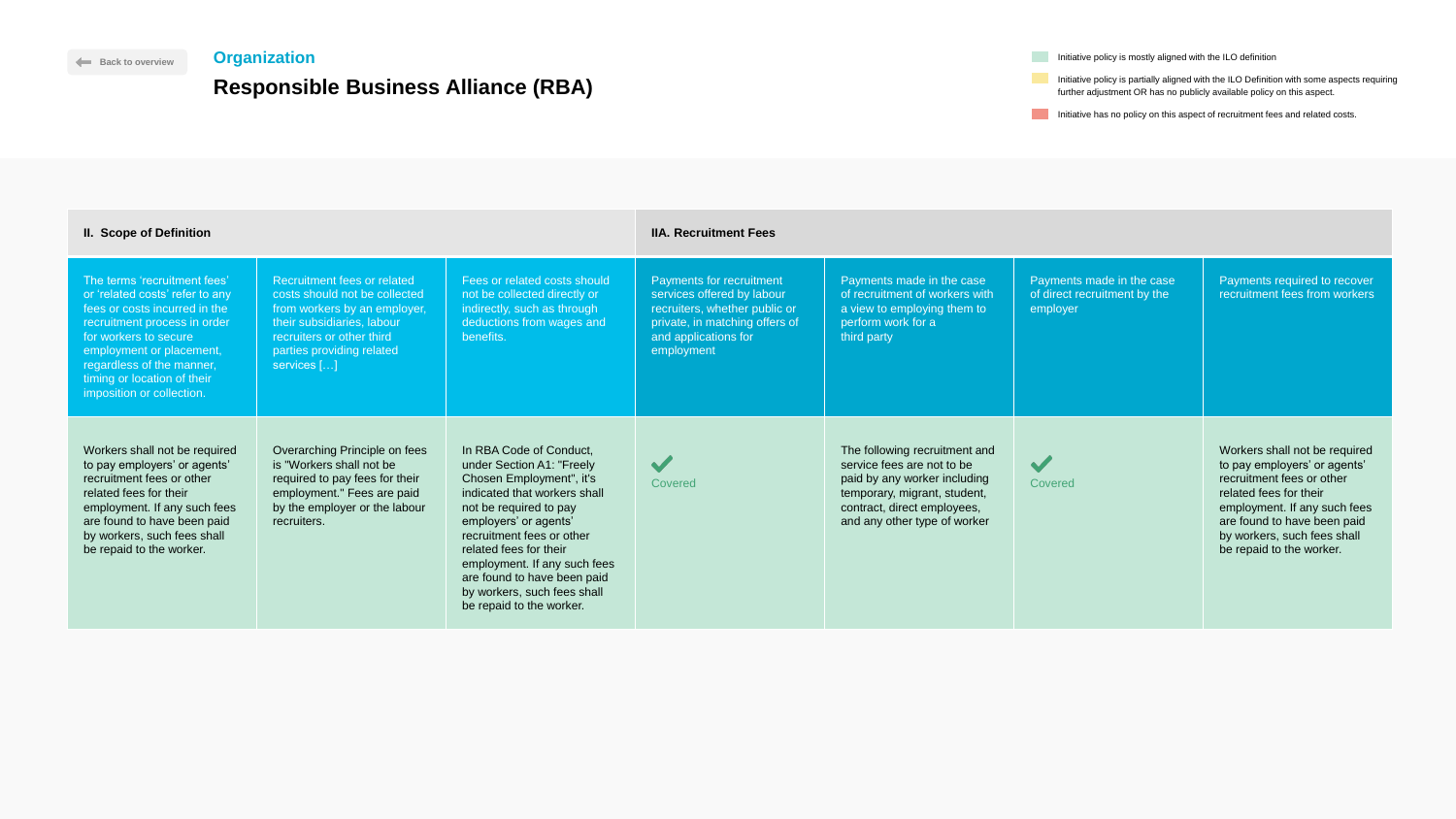Initiative policy is mostly aligned with the ILO definition

**Initiative policy is partially aligned with the ILO Definition with some aspects requiring** further adjustment OR has no publicly available policy on this aspect.

Initiative has no policy on this aspect of recruitment fees and related costs.

t authority has flexibility to determine exceptions to ity  $\left[ \ldots \right]$  considered subject to the condition that they rest of workers concerned; limited to certain vorkers and specified  $[...]$ 

| <b>IIA. Recruitment Fees</b>                                                                                                                                                                                                                                                                                              | <b>IIB. Related Costs</b>                                                                                                                                                                                             |                                                                                                                                                                                                                                                                                            |
|---------------------------------------------------------------------------------------------------------------------------------------------------------------------------------------------------------------------------------------------------------------------------------------------------------------------------|-----------------------------------------------------------------------------------------------------------------------------------------------------------------------------------------------------------------------|--------------------------------------------------------------------------------------------------------------------------------------------------------------------------------------------------------------------------------------------------------------------------------------------|
| These fees may be one-time or recurring<br>and cover recruiting, referral and placement<br>services which could include advertising,<br>disseminating information, arranging<br>interviews, submitting documents for<br>government clearances, confirming<br>credentials []                                               | Related costs are expenses integral to<br>recruitment and placement within or across<br>national borders taking into account that the<br>widest set of related costs are incurred for<br>international recruitment [] | The competen<br>their applicabil<br>are in the inter<br>categories of v                                                                                                                                                                                                                    |
| Application, recommendation, recruiting,<br>hiring, placement, and processing fees, of<br>any kind or at any stage, including agent,<br>sub-agent, intermediary, or employer<br>operating, administrative and overhead<br>costs associated with the recruitment,<br>selection, hiring, and placement of those<br>workers. | <b>Covered</b>                                                                                                                                                                                                        | <b>Following cos</b><br>contract and<br>without mark-<br>such as CV c<br>certificates, ir<br>the job such a<br>cost due to el<br>this also inclu<br>documents, e<br>and meet inte<br>legally-allowa<br>a pro-rata ma<br>situations wh<br>workers shall<br>levies; addition<br>job has been |

Medical costs (including medical examinations, tests or vaccinations)

Insurance costs (including costs to insure the lives, health and safety of workers, including enrolment in migrant welfare funds)

sts can be paid by the worker if noted in their a receipt is provided; services must be provided -up: basic expense item to prepare for interview, copies, photos, copies of existing documents and ncidentals; Costs to meet minimum qualifications for as degree or certification, passport replacement mployee loss or fault. For replacing visas/permits  $t$ des photo(s), providing/photocopying any etc.; Dormitory and meals (must be fair market value ernational health & safety standards); Costs for any able levies may be charged but must be deducted in anner. At the end of employment, apart from ere there is dismissal for gross misconduct, not be charged any remaining balance due on any onally, costs for transportation and lodging before a made may be charged to the worker



In most countries, the law states the requirement of the employer to contribute a portion of worker's wages to national or private insurance schemes. These generally consist of retirement, unemployment, accident, medical and possibly others. These needs to be communicated to workers and reflected on worker wage receipts.



### **[Back to overview](#page-1-0) Organization**

## **Responsible Business Alliance (RBA)**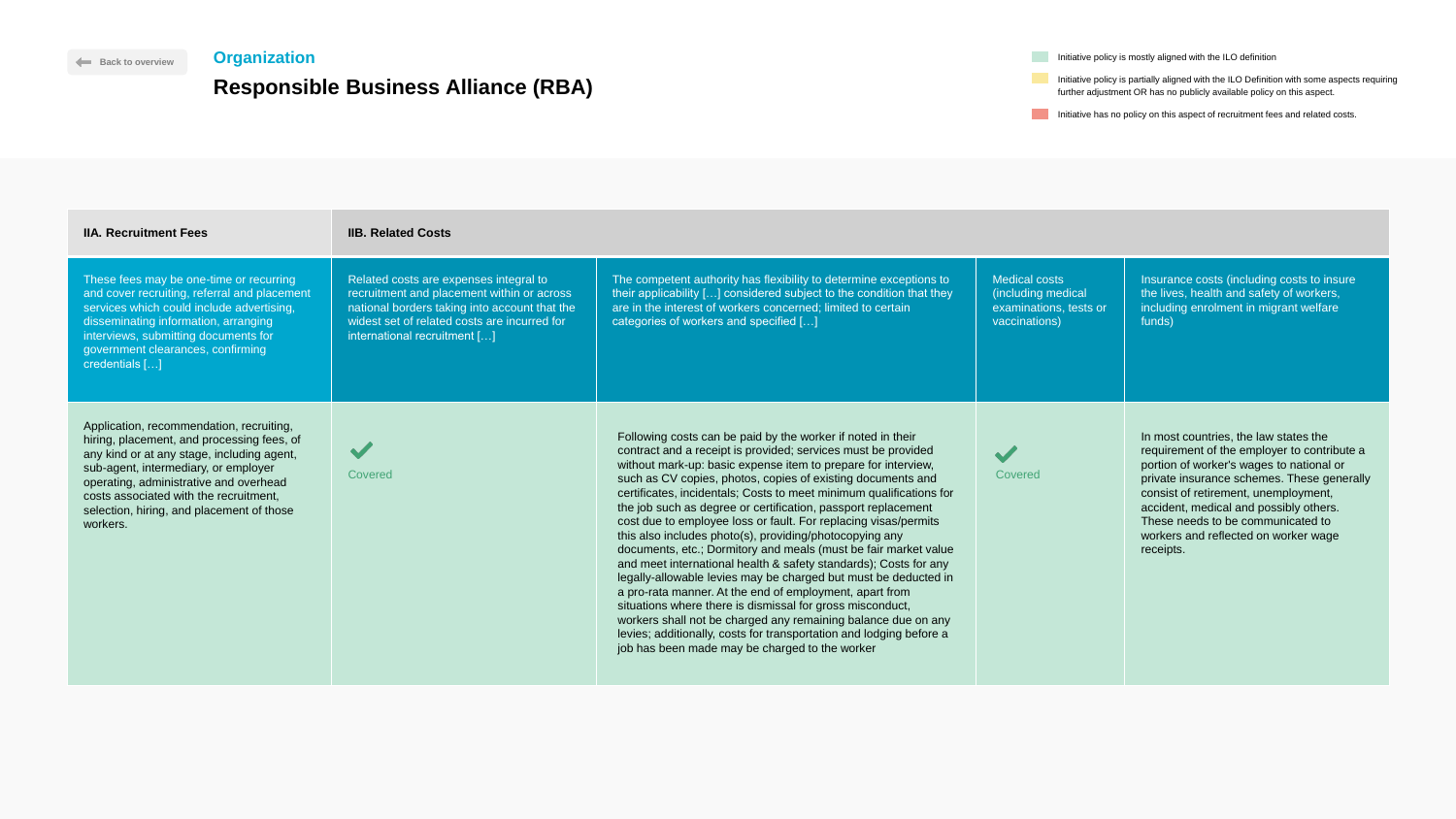Initiative has no policy on this aspect of recruitment fees and related costs.



| <b>IIB. Related Costs</b>                                                                                                                                                                                                                     |                                                                                                                                                                                                                 |                                                                                                                                                               |                                                                                                                                                                                                                                                                                          |                                                                                                                                                                                                                                                                                           |                                                                                  | IIC. Illegitimate, unreasonable<br>and undisclosed costs                                                                                                                                                                                                                                           |
|-----------------------------------------------------------------------------------------------------------------------------------------------------------------------------------------------------------------------------------------------|-----------------------------------------------------------------------------------------------------------------------------------------------------------------------------------------------------------------|---------------------------------------------------------------------------------------------------------------------------------------------------------------|------------------------------------------------------------------------------------------------------------------------------------------------------------------------------------------------------------------------------------------------------------------------------------------|-------------------------------------------------------------------------------------------------------------------------------------------------------------------------------------------------------------------------------------------------------------------------------------------|----------------------------------------------------------------------------------|----------------------------------------------------------------------------------------------------------------------------------------------------------------------------------------------------------------------------------------------------------------------------------------------------|
| Costs for skills and<br>qualification tests (including<br>costs to verify workers'<br>language<br>proficiency and level of skills<br>and qualifications, as well as<br>for location-specific<br>credentialing, certification or<br>licensing) | Costs for training and<br>orientation (including<br>expenses for required<br>trainings, including<br>on-site job orientation and<br>pre-departure or post-arrival<br>orientation of newly<br>recruited workers) | Equipment costs (including<br>costs for tools, uniforms,<br>safety gear, and other<br>equipment needed to<br>perform assigned work<br>safely and effectively) | Travel and lodging costs<br>(including expenses<br>incurred for travel, lodging<br>and subsistence within or<br>across national borders in<br>the recruitment process,<br>including for training,<br>interviews, consular<br>appointments, relocation,<br>and return or<br>repatriation) | Administrative costs<br>(including application and<br>service fees that are<br>required for the sole<br>purpose of fulfilling the<br>recruitment process. These<br>could include fees for<br>representation and services<br>aimed at preparing,<br>obtaining or legalizing<br>workers' [] | Other related costs as a<br>condition of recruitment<br>could also be prohibited | Extra contractual, undisclosed,<br>inflated or illicit costs are never<br>legitimate []<br><b>Examples include:</b><br>· bribes<br>• tributes<br>• extortion<br>• kick-back payments<br>• bonds<br>· illicit cost recovery fees<br>• collaterals required by any actor<br>in the recruitment chain |
| Covered                                                                                                                                                                                                                                       | Covered                                                                                                                                                                                                         | <b>SILLER STRAIGHTER</b><br>Covered                                                                                                                           | Covered                                                                                                                                                                                                                                                                                  | Covered                                                                                                                                                                                                                                                                                   |                                                                                  | $\overline{\mathbb{V}}$<br><b>Partially covered under business</b><br>integrity - not recruitment specific                                                                                                                                                                                         |

**Initiative policy is mostly aligned with the ILO definition** 

## **[Back to overview](#page-1-0) Organization**

# **Responsible Business Alliance (RBA)**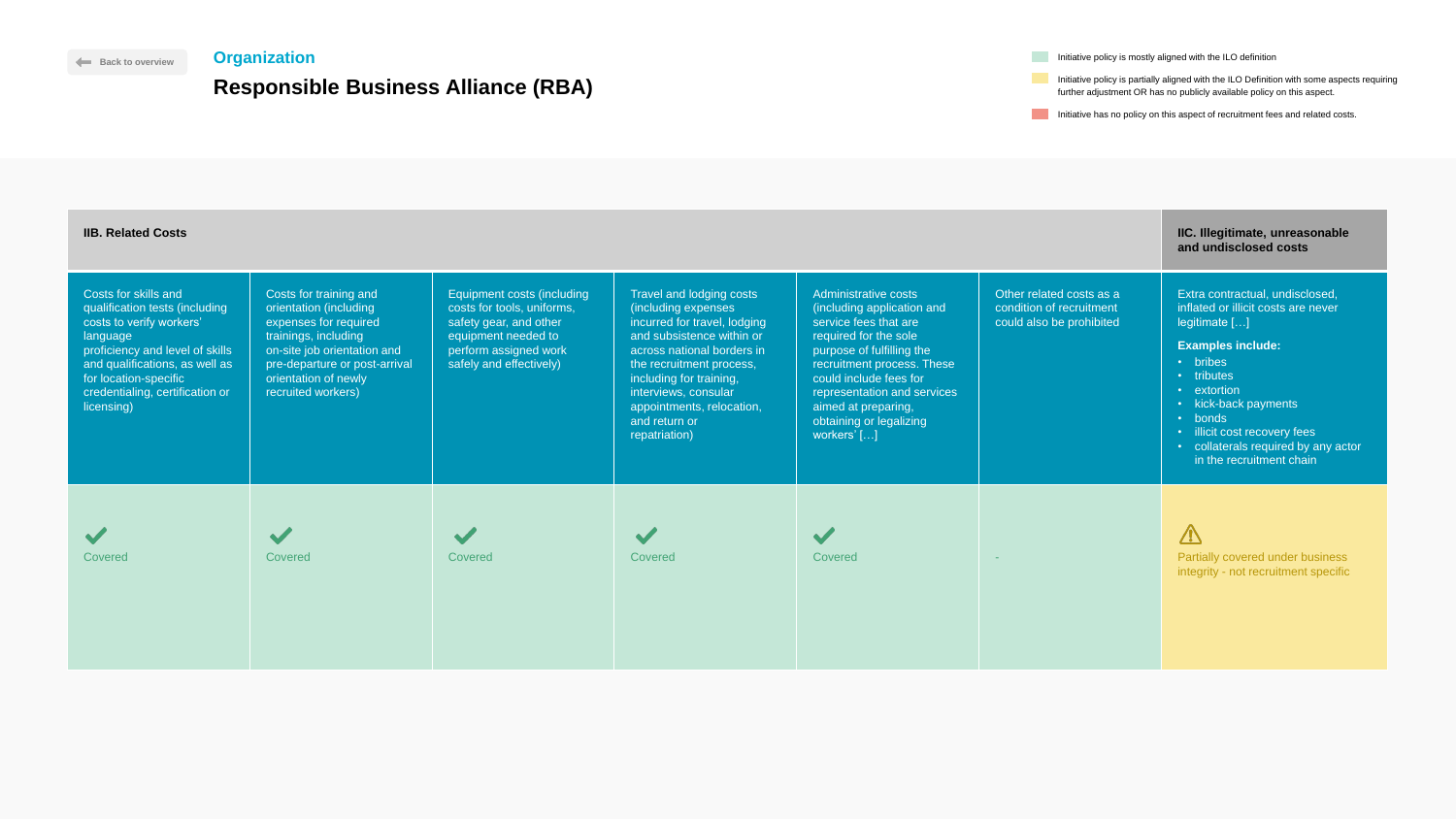|       | Initiative policy is mostly aligned with the ILO definition                                                                                                          |
|-------|----------------------------------------------------------------------------------------------------------------------------------------------------------------------|
| d by! | Initiative policy is partially aligned with the ILO Definition with some aspects requiring<br>further adjustment OR has no publicly available policy on this aspect. |
|       | Initiative has no policy on this aspect of recruitment fees and related costs.                                                                                       |



# **Responsible Recruitment Toolkit (RRT) (also used Association of Labour Providers)**

| <b>II. Scope of Definition</b>                                                                                                                                                                                                                                                 |                                                                                                                                                                                                                                                                                                                                                                                                                                                                                                                                                                                                                                                                    |                                                                                                                                                                                                                                                                                                                                      | <b>IIA. Recruitment Fees</b>                                                                                                                                       |                                                                                                                                 |                                                                       |                                                               |
|--------------------------------------------------------------------------------------------------------------------------------------------------------------------------------------------------------------------------------------------------------------------------------|--------------------------------------------------------------------------------------------------------------------------------------------------------------------------------------------------------------------------------------------------------------------------------------------------------------------------------------------------------------------------------------------------------------------------------------------------------------------------------------------------------------------------------------------------------------------------------------------------------------------------------------------------------------------|--------------------------------------------------------------------------------------------------------------------------------------------------------------------------------------------------------------------------------------------------------------------------------------------------------------------------------------|--------------------------------------------------------------------------------------------------------------------------------------------------------------------|---------------------------------------------------------------------------------------------------------------------------------|-----------------------------------------------------------------------|---------------------------------------------------------------|
| The terms 'recruitment fees'<br>or 'related costs' refer to any<br>fees or costs incurred in the<br>recruitment process in order<br>for workers to secure<br>employment or placement,<br>regardless of the manner,<br>timing or location of their<br>imposition or collection. | Recruitment fees or related costs<br>should not be collected from workers<br>by an employer, their subsidiaries,<br>labour recruiters or other third parties<br>providing related services []                                                                                                                                                                                                                                                                                                                                                                                                                                                                      | Fees or related costs<br>should not be collected<br>directly or indirectly, such as<br>through deductions from<br>wages and benefits.                                                                                                                                                                                                | Payments for recruitment<br>services offered by<br>labour recruiters,<br>whether public or<br>private, in matching<br>offers of and applications<br>for employment | Payments made in the case<br>of recruitment of workers with<br>a view to employing them to<br>perform work for a<br>third party | Payments made in the case<br>of direct recruitment by the<br>employer | Payments required to recover<br>recruitment fees from workers |
| <b>ILO GP/OG Definition used</b>                                                                                                                                                                                                                                               | Costs and fees might be charged by<br>direct employers, labour users or<br>labour providers in the sending or<br>receiving country, or by informal<br>brokers and middlemen who may or<br>may not be known to the labour<br>providers/labour users/direct<br>employers. Any fee may be a<br>recruitment fee regardless of whether<br>the payment is collected by an<br>employer or a third party, including,<br>but not limited to: labour providers<br>providing recruitment and/or<br>employment services;<br>subsidiaries/affiliates of the employer;<br>any agent or employee of such<br>entities; and subcontractors, sub-<br>agents and brokers at all tiers | Any fee, charge, or cost,<br>may be a recruitment fee<br>regardless of whether the<br>payment is in property or<br>money, deducted from<br>wages, paid back in wage<br>or benefit concessions, paid<br>back as a kickback, bribe,<br>in-kind payment, free<br>labour, tip, or tribute,<br>remitted in connection with<br>recruitment | $\sqrt{}$<br>Covered                                                                                                                                               | <b>A</b><br>Covered                                                                                                             | Covered                                                               | $\blacktriangledown$<br>Covered                               |

## <span id="page-20-0"></span>**Organization**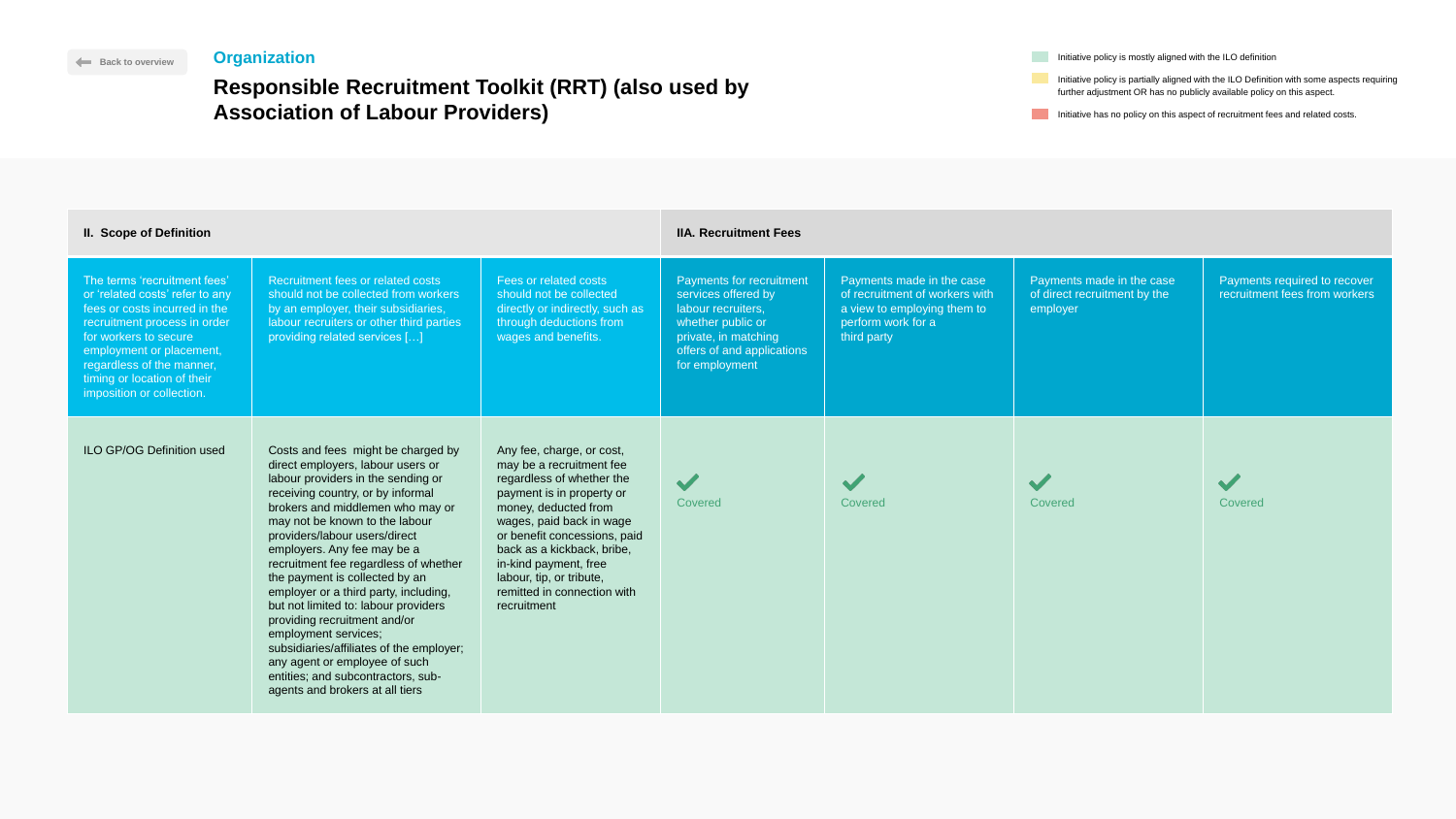Initiative has no policy on this aspect of recruitment fees and related costs.



| <b>IIA. Recruitment Fees</b>                                                                                                                                                                                                                                                       | <b>IIB. Related Costs</b>                                                                                                                                                                                                |                                                                                                                                                                                                                                                                                                                                                                                                                                                                                                                                                                                                                                                         |                                                                          |                                                                                                                                            |                                                                                                                                                                                                                                            |
|------------------------------------------------------------------------------------------------------------------------------------------------------------------------------------------------------------------------------------------------------------------------------------|--------------------------------------------------------------------------------------------------------------------------------------------------------------------------------------------------------------------------|---------------------------------------------------------------------------------------------------------------------------------------------------------------------------------------------------------------------------------------------------------------------------------------------------------------------------------------------------------------------------------------------------------------------------------------------------------------------------------------------------------------------------------------------------------------------------------------------------------------------------------------------------------|--------------------------------------------------------------------------|--------------------------------------------------------------------------------------------------------------------------------------------|--------------------------------------------------------------------------------------------------------------------------------------------------------------------------------------------------------------------------------------------|
| These fees may be one-time or<br>recurring and cover recruiting,<br>referral and placement services<br>which could include advertising,<br>disseminating information,<br>arranging interviews, submitting<br>documents for government<br>clearances, confirming credentials<br>b-l | Related costs are expenses integral<br>to recruitment and placement within<br>or across national borders taking<br>into account that the widest set of<br>related costs are incurred for<br>international recruitment [] | The competent authority has<br>flexibility to determine exceptions to<br>their applicability [] considered<br>subject to the condition that they<br>are in the interest of workers<br>concerned; limited to certain<br>categories of workers and specified<br>-l…]                                                                                                                                                                                                                                                                                                                                                                                      | Medical costs (including medical<br>examinations, tests or vaccinations) | Insurance costs (including costs to<br>insure the lives, health and safety<br>of workers, including enrolment in<br>migrant welfare funds) | Costs for skills and qualification<br>tests (including costs to verify<br>workers' language<br>proficiency and level of skills and<br>qualifications, as well as for<br>location-specific<br>credentialing, certification or<br>licensing) |
| Covered                                                                                                                                                                                                                                                                            | Not separately defined                                                                                                                                                                                                   | Following costs can be paid by<br>the worker if noted in their<br>contract, a receipt or record of<br>payment is provided,<br>they reflect fair market value and<br>conform to local legal<br>requirements: Job qualifications<br>to enter the job market;<br>transportation and associated<br>costs to and from the interview;<br>documentation and transit costs<br>before the employment offer has<br>been made; documentation<br>replacement when employee is at<br>fault; accommodation and meals<br>during employment;<br>transportation to and from<br>workplace; early return without<br>providing full notice period and<br>without good cause | Covered                                                                  | $\sqrt{V}$<br>Partially covered -> in context of<br>voluntary insurance coverage                                                           | Covered                                                                                                                                                                                                                                    |

**Initiative policy is mostly aligned with the ILO definition** 

## **[Back to overview](#page-1-0) Organization**

# **Responsible Recruitment Toolkit (RRT) (also used by Association of Labour Providers)**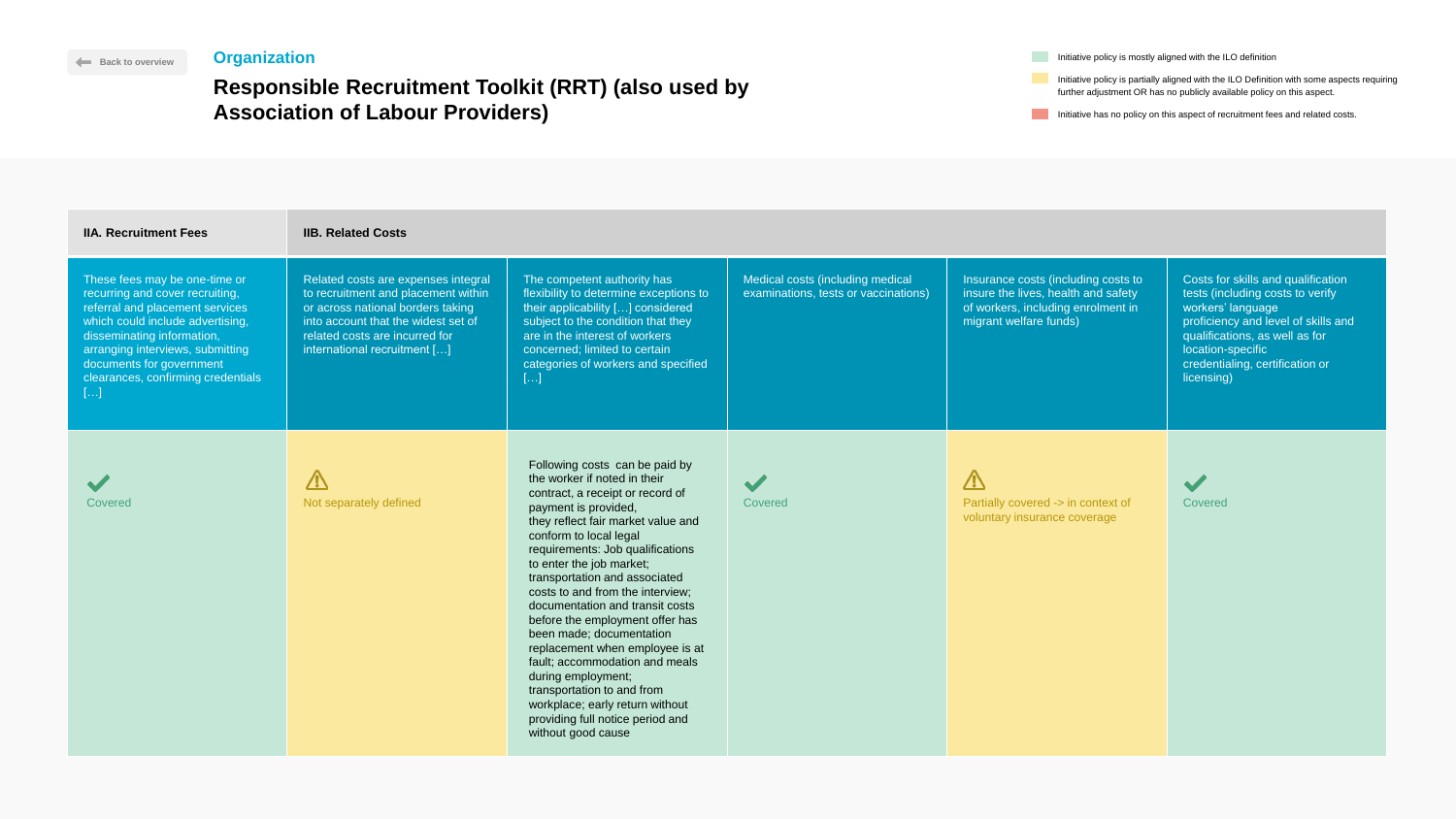Initiative policy is mostly aligned with the ILO definition

Initiative policy is partially aligned with the ILO Definition with some aspects requiring further adjustment OR has no publicly available policy on this aspect.

Initiative has no policy on this aspect of recruitment fees and related costs.

 $\checkmark$ 



## **Responsible Recruitment Toolkit (RRT) (also us Association of Labour Providers)**

| <b>IIB. Related Costs</b>                                                                                                                                                                                     |                                                                                                                                                            |                                                                                                                                                                                                                                                                                 |                                                                                                                                                                                                                                                                                  |                                                                                  | IIC. Illegitimate, unreasonable<br>and undisclosed costs                                                                                                                                                                                                                                           |
|---------------------------------------------------------------------------------------------------------------------------------------------------------------------------------------------------------------|------------------------------------------------------------------------------------------------------------------------------------------------------------|---------------------------------------------------------------------------------------------------------------------------------------------------------------------------------------------------------------------------------------------------------------------------------|----------------------------------------------------------------------------------------------------------------------------------------------------------------------------------------------------------------------------------------------------------------------------------|----------------------------------------------------------------------------------|----------------------------------------------------------------------------------------------------------------------------------------------------------------------------------------------------------------------------------------------------------------------------------------------------|
| Costs for training and orientation<br>(including expenses for required<br>trainings, including<br>on-site job orientation and pre-<br>departure or post-arrival orientation<br>of newly<br>recruited workers) | Equipment costs (including costs<br>for tools, uniforms, safety gear, and<br>other equipment needed to perform<br>assigned work safely and<br>effectively) | Travel and lodging costs (including<br>expenses incurred for travel,<br>lodging and subsistence within or<br>across national borders in the<br>recruitment process, including for<br>training, interviews, consular<br>appointments, relocation, and<br>return or repatriation) | Administrative costs (including<br>application and service fees that<br>are required for the sole purpose of<br>fulfilling the recruitment process.<br>These could include fees for<br>representation and services aimed<br>at preparing, obtaining or legalizing<br>workers' [] | Other related costs as a condition<br>of recruitment could also be<br>prohibited | Extra contractual, undisclosed,<br>inflated or illicit costs are never<br>legitimate []<br><b>Examples include:</b><br>• bribes<br>• tributes<br>• extortion<br>• kick-back payments<br>• bonds<br>• illicit cost recovery fees<br>• collaterals required by any actor<br>in the recruitment chain |
| <b>Covered</b>                                                                                                                                                                                                | Covered                                                                                                                                                    | Partially covered -> no explicit<br>mentioning of coverage of travel<br>costs in country of origin except to<br>port of departure and interview with<br>labour user.                                                                                                            | Covered                                                                                                                                                                                                                                                                          |                                                                                  | Covered                                                                                                                                                                                                                                                                                            |





### **[Back to overview](#page-1-0) Organization**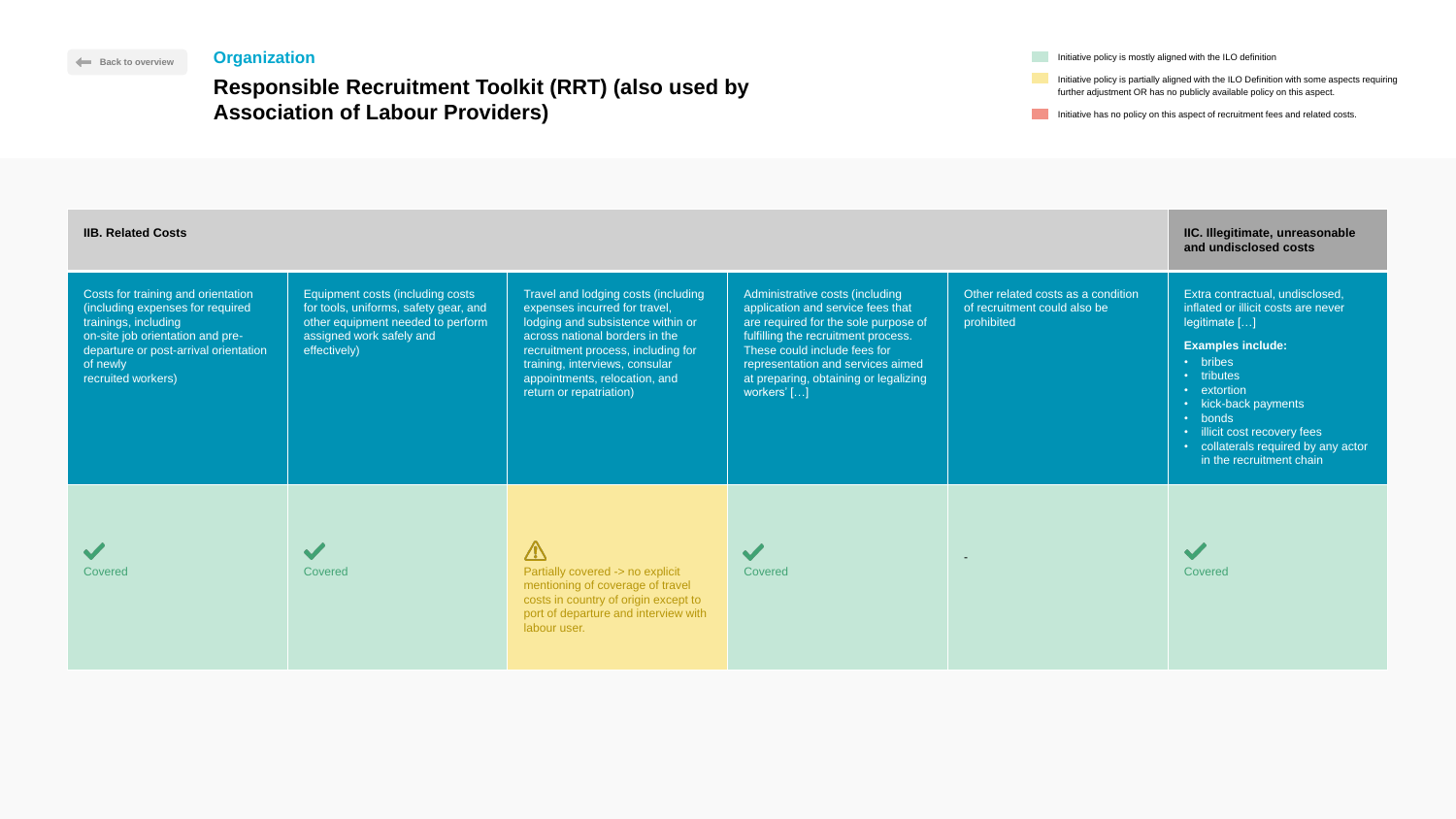| Initiative policy is mostly aligned with the ILO definition                                |
|--------------------------------------------------------------------------------------------|
| Initiative policy is partially aligned with the ILO Definition with some aspects requiring |

Initiative has no policy on this aspect of recruitment fees and related costs.

further adjustment OR has no publicly available policy on this aspect.



| <b>II. Scope of Definition</b>                                                                                                                                                                                                                                                 |                                                                                                                                                                                                     |                                                                                                                                       | <b>IIA. Recruitment Fees</b>                                                                                                                                           |                                                                                                                                 |                                                                       |                                                                                                                                                       |
|--------------------------------------------------------------------------------------------------------------------------------------------------------------------------------------------------------------------------------------------------------------------------------|-----------------------------------------------------------------------------------------------------------------------------------------------------------------------------------------------------|---------------------------------------------------------------------------------------------------------------------------------------|------------------------------------------------------------------------------------------------------------------------------------------------------------------------|---------------------------------------------------------------------------------------------------------------------------------|-----------------------------------------------------------------------|-------------------------------------------------------------------------------------------------------------------------------------------------------|
| The terms 'recruitment fees'<br>or 'related costs' refer to any<br>fees or costs incurred in the<br>recruitment process in order<br>for workers to secure<br>employment or placement,<br>regardless of the manner,<br>timing or location of their<br>imposition or collection. | Recruitment fees or related<br>costs should not be collected<br>from workers by an employer,<br>their subsidiaries, labour<br>recruiters or other third<br>parties providing related<br>services [] | Fees or related costs should<br>not be collected directly or<br>indirectly, such as through<br>deductions from wages and<br>benefits. | <b>Payments for recruitment</b><br>services offered by labour<br>recruiters, whether public or<br>private, in matching offers of<br>and applications for<br>employment | Payments made in the case<br>of recruitment of workers with<br>a view to employing them to<br>perform work for a<br>third party | Payments made in the case<br>of direct recruitment by the<br>employer | Payments required to recover<br>recruitment fees from workers                                                                                         |
| All expenses related to travel<br>and recruitment should be<br>paid by the employer                                                                                                                                                                                            | $\overline{\mathbb{V}}$<br><b>Partially defined</b>                                                                                                                                                 | Prohibit the charging of<br>recruitment fees to any<br>worker                                                                         | Covered                                                                                                                                                                | $\sqrt{2}$<br>Partially defined -> covers<br>agent service fees                                                                 | Covered                                                               | <b>Covered - Unethical conduct</b><br>includes: charging fees to<br>workers, recovering cost of<br>recruitment and transportation<br>against workers' |

## <span id="page-23-0"></span>**Organization**

# **Roundtable On Sustainable Palm Oil**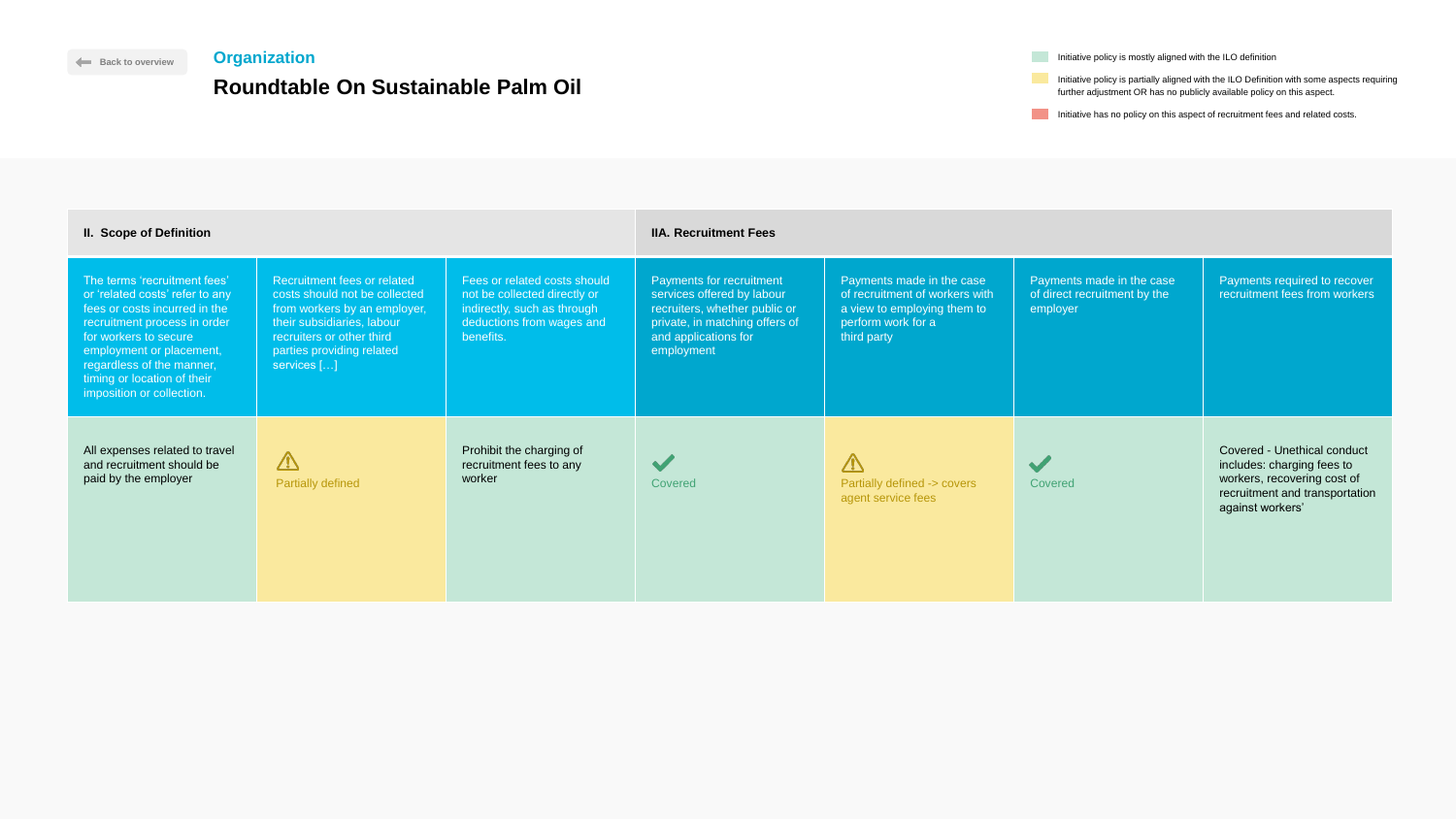Initiative has no policy on this aspect of recruitment fees and related costs.



| <b>IIA. Recruitment Fees</b>                                                                                                                                                                                                                                                      | <b>IIB. Related Costs</b>                                                                                                                                                                                                |                                                                                                                                                                                                                                                                                        |                                                                          |                                                                                                                                            |                                                                                                                                                                                                                                            |
|-----------------------------------------------------------------------------------------------------------------------------------------------------------------------------------------------------------------------------------------------------------------------------------|--------------------------------------------------------------------------------------------------------------------------------------------------------------------------------------------------------------------------|----------------------------------------------------------------------------------------------------------------------------------------------------------------------------------------------------------------------------------------------------------------------------------------|--------------------------------------------------------------------------|--------------------------------------------------------------------------------------------------------------------------------------------|--------------------------------------------------------------------------------------------------------------------------------------------------------------------------------------------------------------------------------------------|
| These fees may be one-time or<br>recurring and cover recruiting,<br>referral and placement services<br>which could include advertising,<br>disseminating information,<br>arranging interviews, submitting<br>documents for government<br>clearances, confirming credentials<br>[] | Related costs are expenses integral<br>to recruitment and placement within<br>or across national borders taking<br>into account that the widest set of<br>related costs are incurred for<br>international recruitment [] | The competent authority has<br>flexibility to determine exceptions to<br>their applicability [] considered<br>subject to the condition that they<br>are in the interest of workers<br>concerned; limited to certain<br>categories of workers and specified<br>$\lfloor \ldots \rfloor$ | Medical costs (including medical<br>examinations, tests or vaccinations) | Insurance costs (including costs to<br>insure the lives, health and safety<br>of workers, including enrolment in<br>migrant welfare funds) | Costs for skills and qualification<br>tests (including costs to verify<br>workers' language<br>proficiency and level of skills and<br>qualifications, as well as for<br>location-specific<br>credentialing, certification or<br>licensing) |
| $\sqrt{N}$<br>Not separately defined                                                                                                                                                                                                                                              | <b>TV</b><br>Not separately defined                                                                                                                                                                                      | $(\times)$<br>Not mentioned                                                                                                                                                                                                                                                            | Covered                                                                  | $(\times)$<br>Not mentioned                                                                                                                | Covered                                                                                                                                                                                                                                    |

**Initiative policy is mostly aligned with the ILO definition** 

## **[Back to overview](#page-1-0) Organization**

# **Roundtable On Sustainable Palm Oil**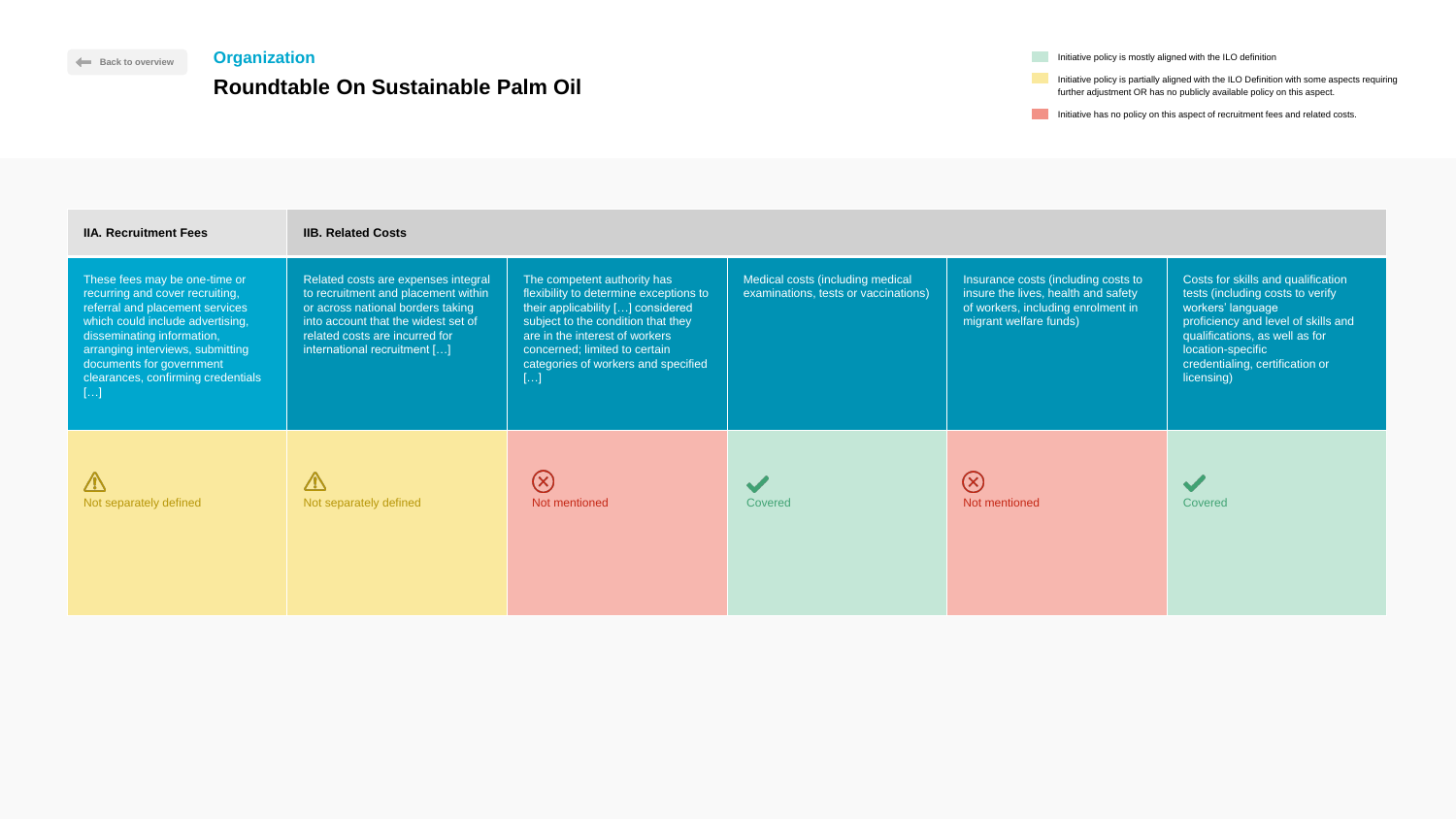Initiative policy is mostly aligned with the ILO definition

Initiative policy is partially aligned with the ILO Definition with some aspects requiring further adjustment OR has no publicly available policy on this aspect.

Initiative has no policy on this aspect of recruitment fees and related costs.

### Travel and lodging costs (includ Costs for training and orientation Equipment costs (including costs (including expenses for required for tools, uniforms, safety gear, and expenses incurred for travel, trainings, including other equipment needed to perform lodging and subsistence within on-site job orientation and preassigned work safely and across national borders in the departure or post-arrival orientation effectively) recruitment process, including f training, interviews, consular of newly recruited workers) appointments, relocation, and return or repatriation)  $\circledR$  $\Delta$  $\blacktriangledown$ Covered **Not mentioned Partially covered - transportation Covered Factually covered - transportation to the example of the example of the example of the example of the example of the example of the example of the examp** and from destination country

| <b>IIB. Related Costs</b>                                                                                                                                                                                     |                                                                                                                                                            |                                                                                                                                                                                                                                                                                 |                                                                                                                                                                                                                                                                                  |                                                                                  | IIC. Illegitimate, unreasonable<br>and undisclosed costs                                                                                                                                                                                                                                           |
|---------------------------------------------------------------------------------------------------------------------------------------------------------------------------------------------------------------|------------------------------------------------------------------------------------------------------------------------------------------------------------|---------------------------------------------------------------------------------------------------------------------------------------------------------------------------------------------------------------------------------------------------------------------------------|----------------------------------------------------------------------------------------------------------------------------------------------------------------------------------------------------------------------------------------------------------------------------------|----------------------------------------------------------------------------------|----------------------------------------------------------------------------------------------------------------------------------------------------------------------------------------------------------------------------------------------------------------------------------------------------|
| Costs for training and orientation<br>(including expenses for required<br>trainings, including<br>on-site job orientation and pre-<br>departure or post-arrival orientation<br>of newly<br>recruited workers) | Equipment costs (including costs<br>for tools, uniforms, safety gear, and<br>other equipment needed to perform<br>assigned work safely and<br>effectively) | Travel and lodging costs (including<br>expenses incurred for travel,<br>lodging and subsistence within or<br>across national borders in the<br>recruitment process, including for<br>training, interviews, consular<br>appointments, relocation, and<br>return or repatriation) | Administrative costs (including<br>application and service fees that<br>are required for the sole purpose of<br>fulfilling the recruitment process.<br>These could include fees for<br>representation and services aimed<br>at preparing, obtaining or legalizing<br>workers' [] | Other related costs as a condition<br>of recruitment could also be<br>prohibited | Extra contractual, undisclosed,<br>inflated or illicit costs are never<br>legitimate []<br><b>Examples include:</b><br>• bribes<br>• tributes<br>• extortion<br>• kick-back payments<br>· bonds<br>• illicit cost recovery fees<br>• collaterals required by any actor<br>in the recruitment chain |
| Covered                                                                                                                                                                                                       | $(\mathsf{X})$<br>Not mentioned                                                                                                                            | $\sum_{i=1}^{n}$<br>Partially covered - transportation to<br>and from destination country                                                                                                                                                                                       | Covered                                                                                                                                                                                                                                                                          |                                                                                  | $\sqrt{N}$<br><b>Partially covered - receiving gifts</b><br>and commissions from labour<br>intermediaries or suppliers                                                                                                                                                                             |



### **[Back to overview](#page-1-0) Organization**

## **Roundtable On Sustainable Palm Oil**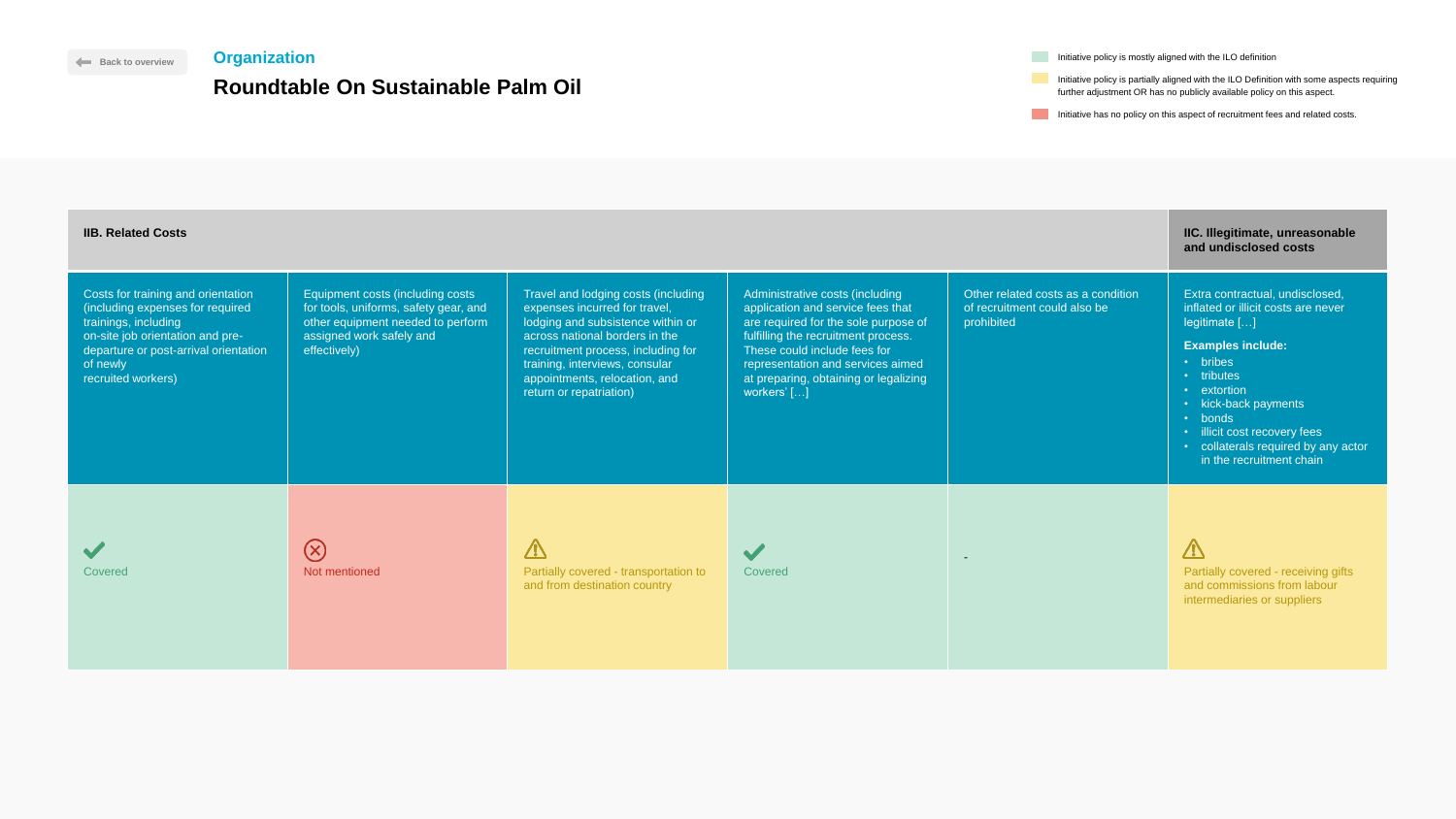| Initiative policy is mostly aligned with the ILO definition                                |
|--------------------------------------------------------------------------------------------|
|                                                                                            |
| Initiative policy is partially aligned with the ILO Definition with some aspects requiring |
| further adjustment OR has no publicly available policy on this aspect.                     |

Initiative has no policy on this aspect of recruitment fees and related costs.



| <b>II. Scope of Definition</b>                                                                                                                                                                                                                                                 |                                                                                                                                                                                                                                                                                                                                         |                                                                                                                                                                                                                                                                        | <b>IIA. Recruitment Fees</b>                                                                                                                                    |                                                                                                                                 |                                                                       |                                                               |
|--------------------------------------------------------------------------------------------------------------------------------------------------------------------------------------------------------------------------------------------------------------------------------|-----------------------------------------------------------------------------------------------------------------------------------------------------------------------------------------------------------------------------------------------------------------------------------------------------------------------------------------|------------------------------------------------------------------------------------------------------------------------------------------------------------------------------------------------------------------------------------------------------------------------|-----------------------------------------------------------------------------------------------------------------------------------------------------------------|---------------------------------------------------------------------------------------------------------------------------------|-----------------------------------------------------------------------|---------------------------------------------------------------|
| The terms 'recruitment fees'<br>or 'related costs' refer to any<br>fees or costs incurred in the<br>recruitment process in order<br>for workers to secure<br>employment or placement,<br>regardless of the manner,<br>timing or location of their<br>imposition or collection. | Recruitment fees or related<br>costs should not be collected<br>from workers by an employer,<br>their subsidiaries, labour<br>recruiters or other third<br>parties providing related<br>services []                                                                                                                                     | Fees or related costs should not<br>be collected directly or indirectly,<br>such as through deductions from<br>wages and benefits.                                                                                                                                     | Payments for recruitment<br>services offered by labour<br>recruiters, whether public<br>or private, in matching<br>offers of and applications<br>for employment | Payments made in the case<br>of recruitment of workers with<br>a view to employing them to<br>perform work for a<br>third party | Payments made in the case<br>of direct recruitment by the<br>employer | Payments required to recover<br>recruitment fees from workers |
| Government solicitations and<br>contracts shall prohibit<br>contractors, contractor<br>employees, subcontractors,<br>subcontractor employees,<br>and their agents from<br>charging employees or<br>potential employees<br>recruitment fees                                     | A recruitment fee is a<br>recruitment fee regardless of<br>whether the payment is<br>collected by an employer or a<br>third party, whether licensed<br>or unlicensed (including<br>agents, labour brokers,<br>recruiters, staffing firms,<br>subsidiaries, any agent or<br>employee of such entities<br>and subcontractors at all tiers | A recruitment fee is a recruitment<br>fee regardless of whether the<br>payment is paid in property or<br>money; deducted from wages;<br>paid back in wage or benefit<br>concessions; paid back as<br>kickback, bribe, in-kind payment,<br>free labour, tip, or tribute | $\blacktriangledown$<br>Covered                                                                                                                                 | Covered                                                                                                                         | Covered                                                               | Covered                                                       |

## <span id="page-26-0"></span>**Organization**

# **US Federal Acquisition Regulation**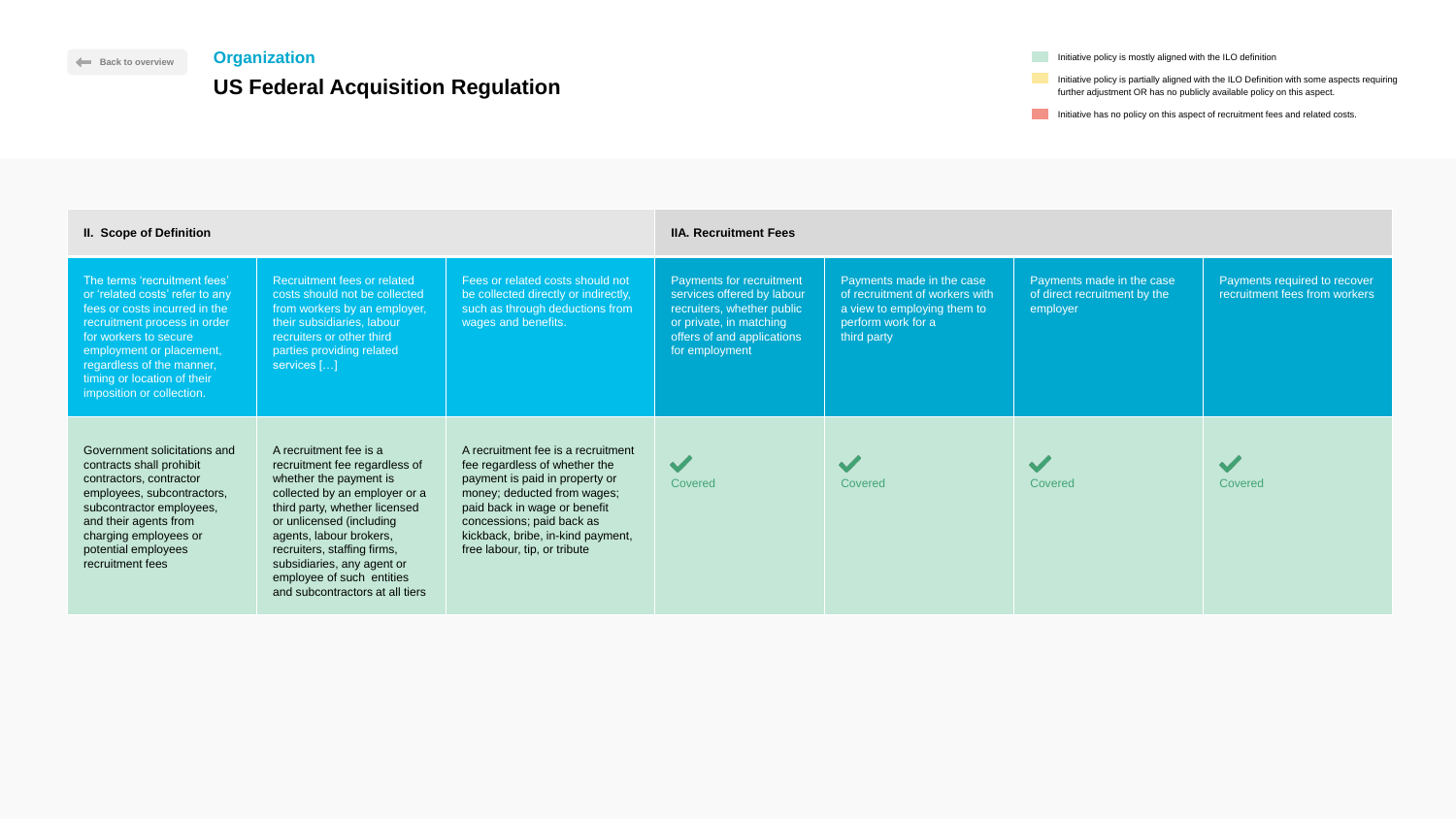Initiative has no policy on this aspect of recruitment fees and related costs.

| <b>IIA. Recruitment Fees</b>                                                                                                                                                                                                                                                      | <b>IIB. Related Costs</b>                                                                                                                                                                                                |                                                                                                                                                                                                                                                                  |                                                                          |                                                                                                                                            |                                                                                                            |
|-----------------------------------------------------------------------------------------------------------------------------------------------------------------------------------------------------------------------------------------------------------------------------------|--------------------------------------------------------------------------------------------------------------------------------------------------------------------------------------------------------------------------|------------------------------------------------------------------------------------------------------------------------------------------------------------------------------------------------------------------------------------------------------------------|--------------------------------------------------------------------------|--------------------------------------------------------------------------------------------------------------------------------------------|------------------------------------------------------------------------------------------------------------|
| These fees may be one-time or<br>recurring and cover recruiting,<br>referral and placement services<br>which could include advertising,<br>disseminating information,<br>arranging interviews, submitting<br>documents for government<br>clearances, confirming credentials<br>[] | Related costs are expenses integral<br>to recruitment and placement within<br>or across national borders taking<br>into account that the widest set of<br>related costs are incurred for<br>international recruitment [] | The competent authority has<br>flexibility to determine exceptions to<br>their applicability [] considered<br>subject to the condition that they<br>are in the interest of workers<br>concerned; limited to certain<br>categories of workers and specified<br>[] | Medical costs (including medical<br>examinations, tests or vaccinations) | Insurance costs (including costs to<br>insure the lives, health and safety<br>of workers, including enrolment in<br>migrant welfare funds) | <b>Costs fo</b><br>tests (ind<br>workers'<br>proficien<br>qualifica<br>location-<br>credentia<br>licensing |
| Covered                                                                                                                                                                                                                                                                           | Not separately defined                                                                                                                                                                                                   | $\bigotimes$<br>Not mentioned                                                                                                                                                                                                                                    | Covered                                                                  | Covered                                                                                                                                    | <b>Covered</b>                                                                                             |

**Initiative policy is mostly aligned with the ILO definition** 





### **[Back to overview](#page-1-0) Organization**

## **US Federal Acquisition Regulation**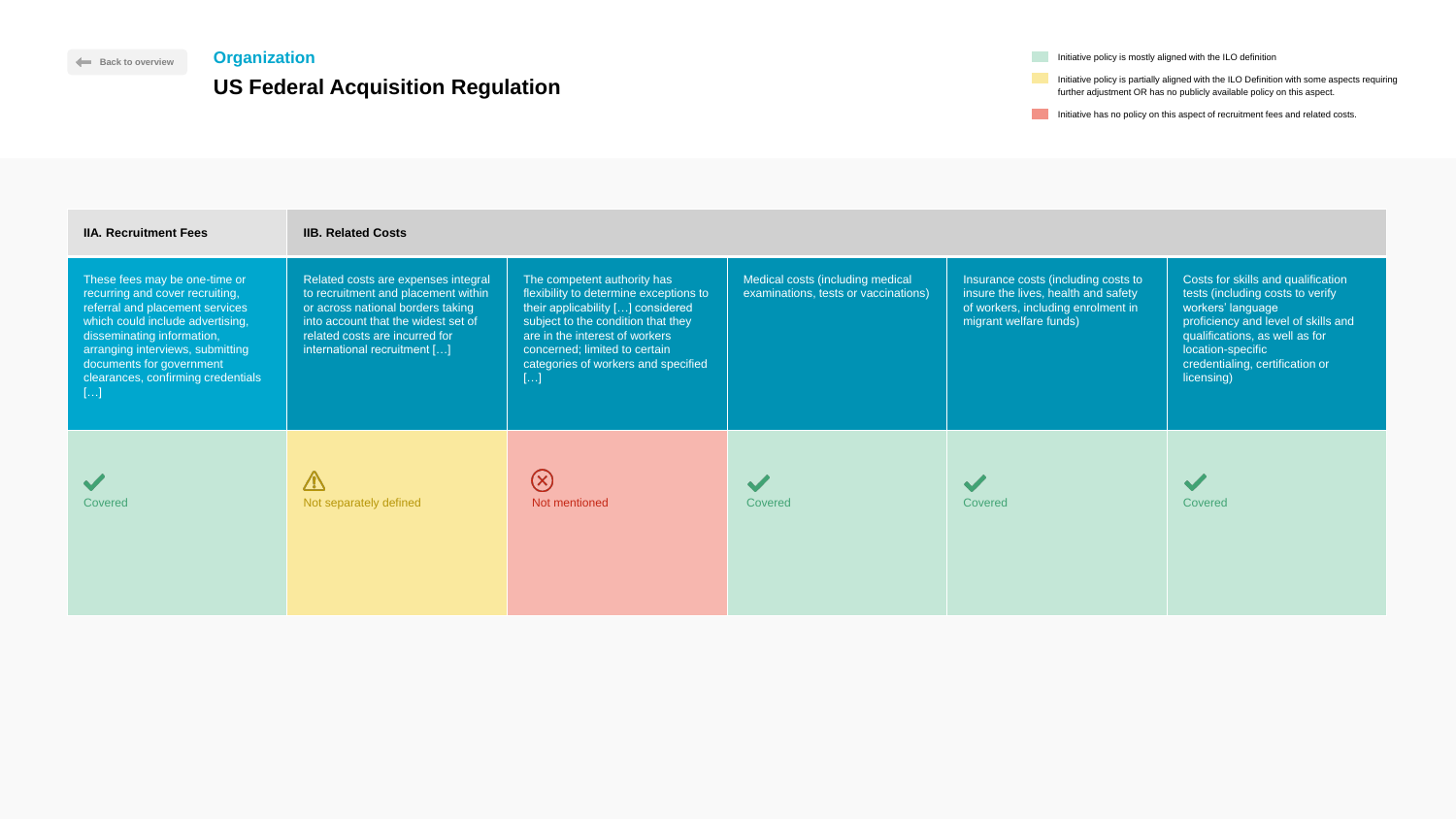Initiative policy is mostly aligned with the ILO definition

Initiative policy is partially aligned with the ILO Definition with some aspects requiring further adjustment OR has no publicly available policy on this aspect.

Initiative has no policy on this aspect of recruitment fees and related costs.

### Travel and lodging costs (includ Costs for training and orientation Equipment costs (including costs (including expenses for required for tools, uniforms, safety gear, and expenses incurred for travel, other equipment needed to perform trainings, including lodging and subsistence within assigned work safely and on-site job orientation and preacross national borders in the departure or post-arrival orientation effectively) recruitment process, including training, interviews, consular of newly appointments, relocation, and recruited workers) return or repatriation)  $\triangle$  $\blacktriangledown$ Covered **Covered Covered Covered Covered** Covered **Partially covered - transportation to the Partially covered - transportation** country of destination and from airport to worksite

| <b>IIB. Related Costs</b>                                                                                                                                                                                     | IIC. Illegitimate, unreasonable<br>and undisclosed costs                                                                                                   |                                                                                                                                                                                                                                                                                 |                                                                                                                                                                                                                                                                                  |                                                                                  |                                                                                                                                                                                                                                                                                                    |
|---------------------------------------------------------------------------------------------------------------------------------------------------------------------------------------------------------------|------------------------------------------------------------------------------------------------------------------------------------------------------------|---------------------------------------------------------------------------------------------------------------------------------------------------------------------------------------------------------------------------------------------------------------------------------|----------------------------------------------------------------------------------------------------------------------------------------------------------------------------------------------------------------------------------------------------------------------------------|----------------------------------------------------------------------------------|----------------------------------------------------------------------------------------------------------------------------------------------------------------------------------------------------------------------------------------------------------------------------------------------------|
| Costs for training and orientation<br>(including expenses for required<br>trainings, including<br>on-site job orientation and pre-<br>departure or post-arrival orientation<br>of newly<br>recruited workers) | Equipment costs (including costs<br>for tools, uniforms, safety gear, and<br>other equipment needed to perform<br>assigned work safely and<br>effectively) | Travel and lodging costs (including<br>expenses incurred for travel,<br>lodging and subsistence within or<br>across national borders in the<br>recruitment process, including for<br>training, interviews, consular<br>appointments, relocation, and<br>return or repatriation) | Administrative costs (including<br>application and service fees that<br>are required for the sole purpose of<br>fulfilling the recruitment process.<br>These could include fees for<br>representation and services aimed<br>at preparing, obtaining or legalizing<br>workers' [] | Other related costs as a condition<br>of recruitment could also be<br>prohibited | Extra contractual, undisclosed,<br>inflated or illicit costs are never<br>legitimate []<br><b>Examples include:</b><br>• bribes<br>• tributes<br>• extortion<br>• kick-back payments<br>• bonds<br>· illicit cost recovery fees<br>• collaterals required by any actor<br>in the recruitment chain |
| <b>Covered</b>                                                                                                                                                                                                | Covered                                                                                                                                                    | $\sqrt{N}$<br>Partially covered - transportation to<br>country of destination and from<br>airport to worksite                                                                                                                                                                   | Covered                                                                                                                                                                                                                                                                          | $\blacksquare$                                                                   | $\left(\times\right)$<br>Not mentioned                                                                                                                                                                                                                                                             |



### **[Back to overview](#page-1-0) Organization**

## **US Federal Acquisition Regulation**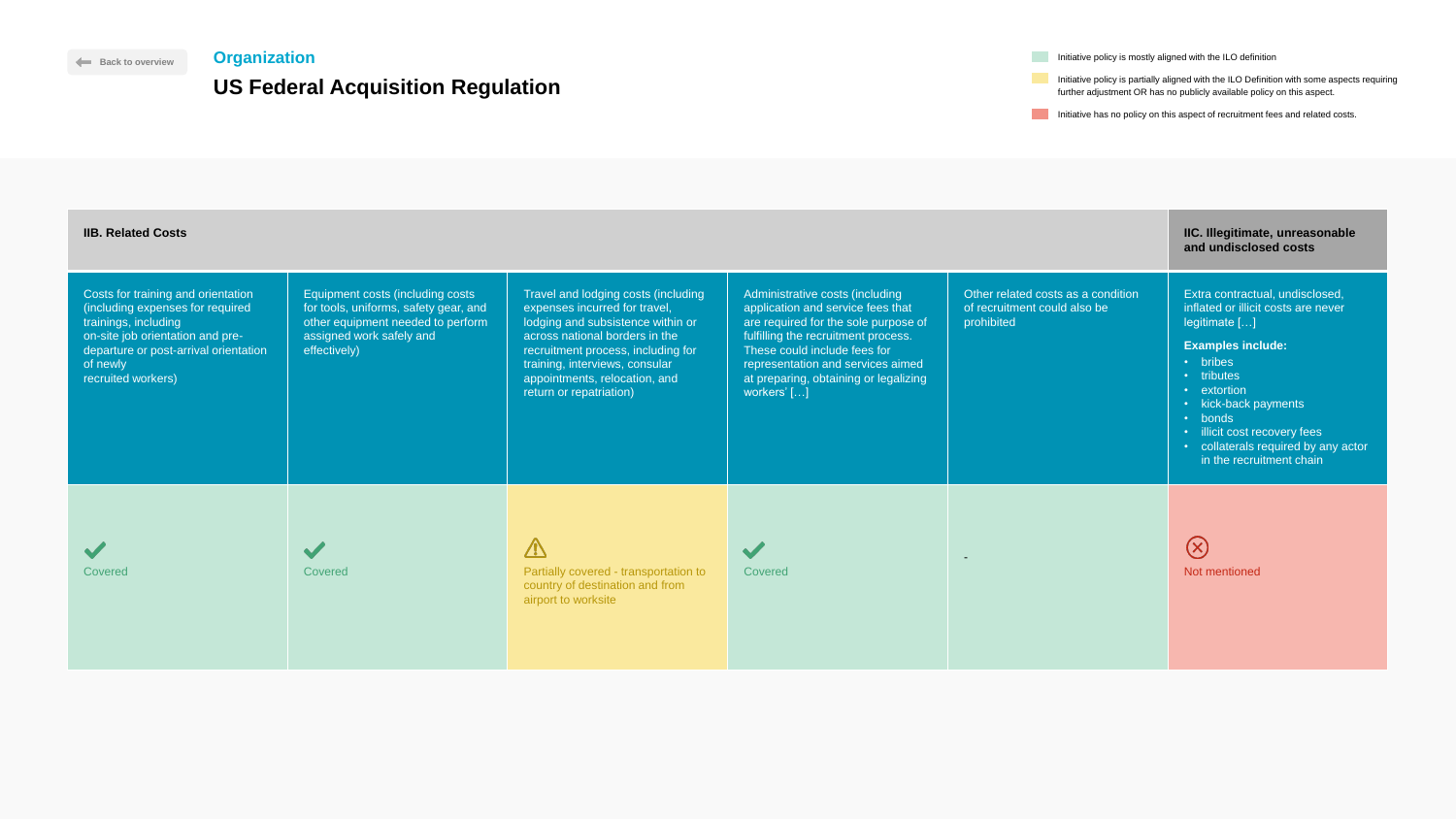| Initiative policy is mostly aligned with the ILO definition |
|-------------------------------------------------------------|
|-------------------------------------------------------------|

 $\mathcal{L}^{\mathcal{L}}$ 

Initiative policy is partially aligned with the ILO Definition with some aspects requiring further adjustment OR has no publicly available policy on this aspect.

Initiative has no policy on this aspect of recruitment fees and related costs.



| <b>II. Scope of Definition</b>                                                                                                                                                                                                                                                 |                                                                                                                                                                                                                                                                                   |                                                                                                                                       | <b>IIA. Recruitment Fees</b>                                                                                                                                    |                                                                                                                                 |                                                                       |                                                                                                                                                                                                                                                        |  |
|--------------------------------------------------------------------------------------------------------------------------------------------------------------------------------------------------------------------------------------------------------------------------------|-----------------------------------------------------------------------------------------------------------------------------------------------------------------------------------------------------------------------------------------------------------------------------------|---------------------------------------------------------------------------------------------------------------------------------------|-----------------------------------------------------------------------------------------------------------------------------------------------------------------|---------------------------------------------------------------------------------------------------------------------------------|-----------------------------------------------------------------------|--------------------------------------------------------------------------------------------------------------------------------------------------------------------------------------------------------------------------------------------------------|--|
| The terms 'recruitment fees'<br>or 'related costs' refer to any<br>fees or costs incurred in the<br>recruitment process in order<br>for workers to secure<br>employment or placement,<br>regardless of the manner,<br>timing or location of their<br>imposition or collection. | Recruitment fees or related<br>costs should not be collected<br>from workers by an employer,<br>their subsidiaries, labour<br>recruiters or other third<br>parties providing related<br>services []                                                                               | Fees or related costs should<br>not be collected directly or<br>indirectly, such as through<br>deductions from wages and<br>benefits. | Payments for recruitment<br>services offered by labour<br>recruiters, whether public or<br>private, in matching offers of<br>and applications for<br>employment | Payments made in the case<br>of recruitment of workers with<br>a view to employing them to<br>perform work for a<br>third party | Payments made in the case<br>of direct recruitment by the<br>employer | Payments required to recover<br>recruitment fees from workers                                                                                                                                                                                          |  |
| $\sqrt{1}$<br>Partially defined -> The<br>company has a written policy<br>declaring that workers shall<br>not pay any amount to secure<br>a job in their facility.                                                                                                             | $\sqrt{1}$<br>Partially defined -> No fee or<br>cost for recruitment should be<br>charged to workers, directly<br>or indirectly, in whole or in<br>part. Establish and follow the<br>principle of "employer pays,"<br>and accept the cost of<br>recruitment as a business<br>cost | Covered                                                                                                                               | <b>Implicitly covered</b>                                                                                                                                       | $\left(\times\right)$<br>Not mentioned                                                                                          | Implicitly covered                                                    | $\sqrt{V}$<br><b>Partially defined -&gt;</b><br>Jobseekers, applicants or<br>workers are not required to<br>participate in any form of<br>forced or mandatory savings<br>in order to recoup costs<br>associated with recruitment or<br>other services. |  |

## <span id="page-29-0"></span>**Organization**

# **Verité Fair Hiring Toolkit**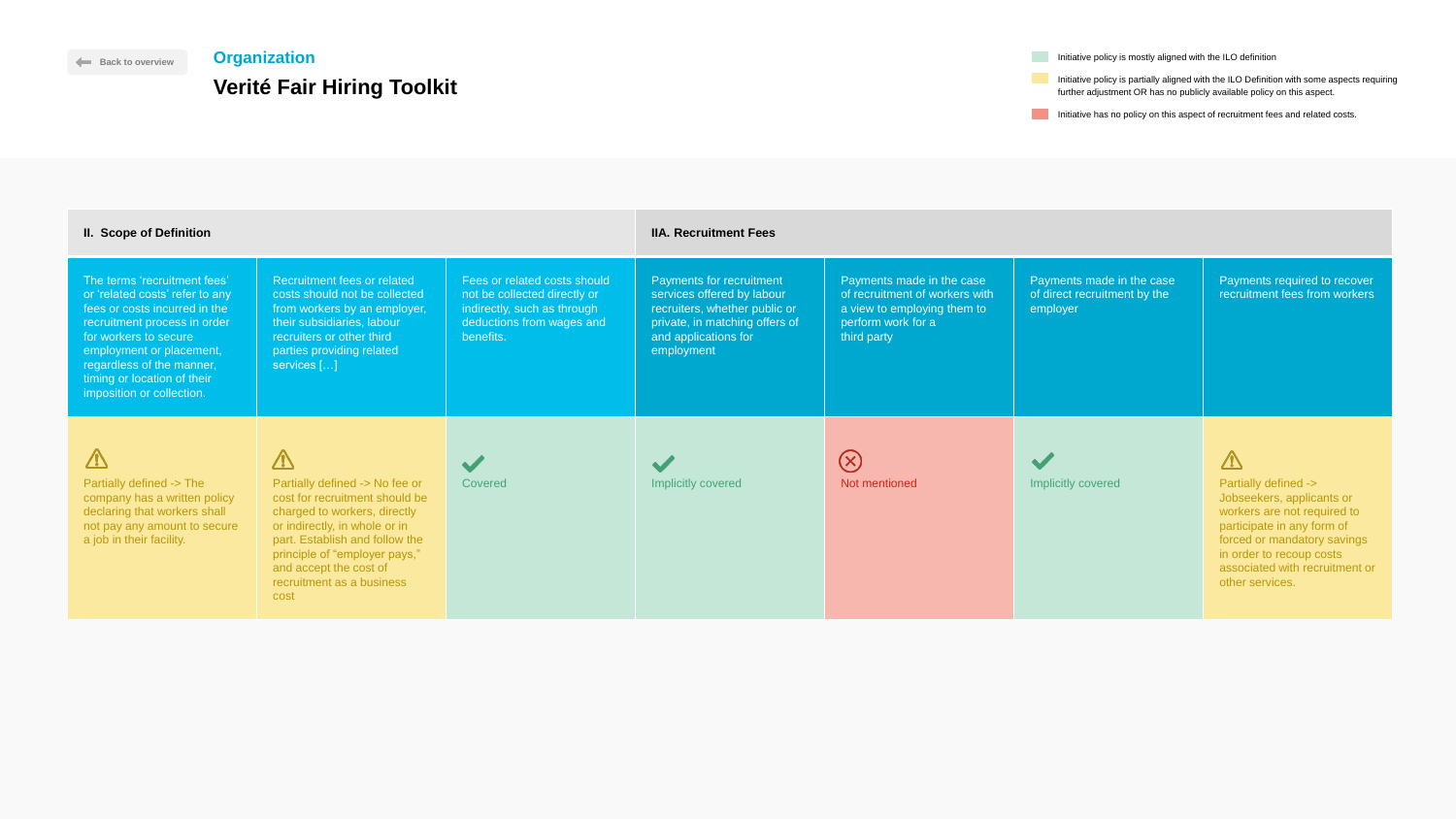Initiative has no policy on this aspect of recruitment fees and related costs.



| <b>IIA. Recruitment Fees</b>                                                                                                                                                                                                                                                      | <b>IIB. Related Costs</b>                                                                                                                                                                                                |                                                                                                                                                                                                                                                                                       |                                                                          |                                                                                                                                            |                                                                                                                                                                                                                                            |
|-----------------------------------------------------------------------------------------------------------------------------------------------------------------------------------------------------------------------------------------------------------------------------------|--------------------------------------------------------------------------------------------------------------------------------------------------------------------------------------------------------------------------|---------------------------------------------------------------------------------------------------------------------------------------------------------------------------------------------------------------------------------------------------------------------------------------|--------------------------------------------------------------------------|--------------------------------------------------------------------------------------------------------------------------------------------|--------------------------------------------------------------------------------------------------------------------------------------------------------------------------------------------------------------------------------------------|
| These fees may be one-time or<br>recurring and cover recruiting,<br>referral and placement services<br>which could include advertising,<br>disseminating information,<br>arranging interviews, submitting<br>documents for government<br>clearances, confirming credentials<br>[] | Related costs are expenses integral<br>to recruitment and placement within<br>or across national borders taking<br>into account that the widest set of<br>related costs are incurred for<br>international recruitment [] | The competent authority has<br>flexibility to determine exceptions to<br>their applicability [] considered<br>subject to the condition that they<br>are in the interest of workers<br>concerned; limited to certain<br>categories of workers and specified<br>$\left[ \ldots \right]$ | Medical costs (including medical<br>examinations, tests or vaccinations) | Insurance costs (including costs to<br>insure the lives, health and safety<br>of workers, including enrolment in<br>migrant welfare funds) | Costs for skills and qualification<br>tests (including costs to verify<br>workers' language<br>proficiency and level of skills and<br>qualifications, as well as for<br>location-specific<br>credentialing, certification or<br>licensing) |
| $(\times)$<br>Not mentioned                                                                                                                                                                                                                                                       | $\sqrt{V}$<br>Not separately defined                                                                                                                                                                                     | $(\times)$<br>Not mentioned                                                                                                                                                                                                                                                           | Covered                                                                  | $\left(\times\right)$<br>Not mentioned                                                                                                     | Covered                                                                                                                                                                                                                                    |

**Initiative policy is mostly aligned with the ILO definition** 

# **[Back to overview](#page-1-0) Organization Verité Fair Hiring Toolkit**